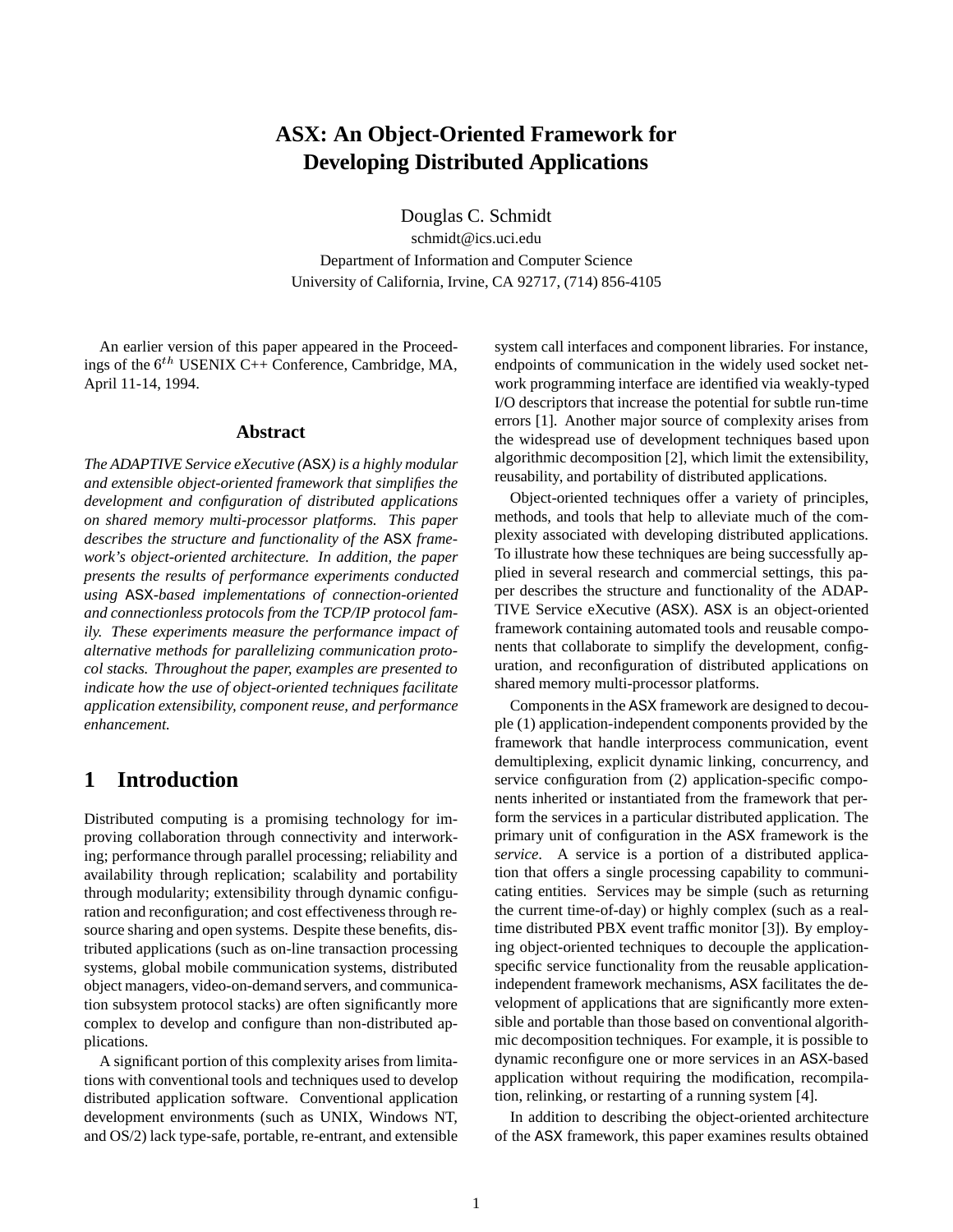by using the framework to conduct experiments on protocol stack performance in multi-processor-based communication subsystems. In the experiments, the ASX components help control for several relevant confounding factors (such as protocol functionality, concurrency control schemes, and application traffic characteristics) in order to precisely measure the performance impact of different methods for parallelizing communication protocol stacks. For example, in the experiments described in Section 3, connectionless and connection-oriented protocol stacks were developed by specializing existing components in the ASX framework via techniques involving inheritance and parameterized types. These techniques hold the protocol functionality constant while allowing the parallel processing structure of the protocol stacks to be altered systematically in a controlled manner.

This paper is organized as follows: Section 2 outlines the primary features of the ASX framework and describes its object-oriented architecture, Section 3 examines empirical results from experiments conducted using the framework to parallelize communication protocol stacks; and Section 4 presents concluding remarks.

# **2 The ADAPTIVE Service eXecutive Framework**

## **2.1 Overview**

The ADAPTIVE Server eXecutive (ASX) is an objectoriented framework that is specifically targeted for the domain of distributed applications. The framework simplifies the construction of distributed applications by improving the modularity, extensibility, reusability, and portability of both the application-specific network services and the application-independent OS interprocess communication (IPC), demultiplexing, explicit dynamic linking, and concurrency mechanisms that these services utilize.

A framework is an integrated collection of components that collaborate to produce a reusable architecture for a family of related applications [5]. Object-oriented frameworks are becoming increasingly popular as a means to simplify and automate the development and configuration process associated with complex application domains such as graphical user interfaces [6], databases [7], operating system kernels [8], and communication subsystems [9]. The components in a framework typically include *classes* (such as message managers, timer-based event managers, demultiplexers [10], and assorted protocol functions and mechanisms [11]), *class hierarchies* (such as an inheritance lattice of mechanisms for local and remote interprocess communication [1]), *class categories* (such as event demultiplexers [12]), and *objects* (such as a service dispatch table). By emphasizing the integration and collaboration of application-specific and application-independent components, frameworks enable larger-scale reuse of software compared with simply reusing individual classes or stand-alone functions.



Figure 1: Class Categories in the ASX Framework

The ASX framework incorporates concepts from several other modular communication frameworks including System V STREAMS [13], the *x*-kernel [14], and the Conduit [9] (a survey of these and other communication frameworks appears in [15]). These frameworks all contain features that support the flexible configuration of communication subsystems by inter-connecting building-block protocol and service components. In general, these frameworks encourage the development of standard reusable communication-related components by decoupling application-specific processing functionality from the surrounding framework infrastructure. As described below, the ASX framework also contains additional features that help to further decouple application-specific service functionality from (1) the type of locking mechanisms used to synchronize access to shared objects, (2) the use of message-based vs. task-based parallel processing techniques, and (3) the use of kernel-level vs. user-level execution agents.

## **2.2 The Object-Oriented Architecture of** ASX

The architecture of the ASX framework was developed incrementally by generalizing from extensive design and implementation experience with a range of distributed applications including on-line transaction processing systems [16], telecommunication switch performance monitoring systems [4], and multi-processor-based communication subsystems [17]. After building several prototypes and iterating through a number of alternative designs, the class categories illustrated in Figure 1 were identified and implemented. A class category is a collection of components that collaborate to provide a set of related services [2] such as communication subsystem services used to implement protocol stacks. A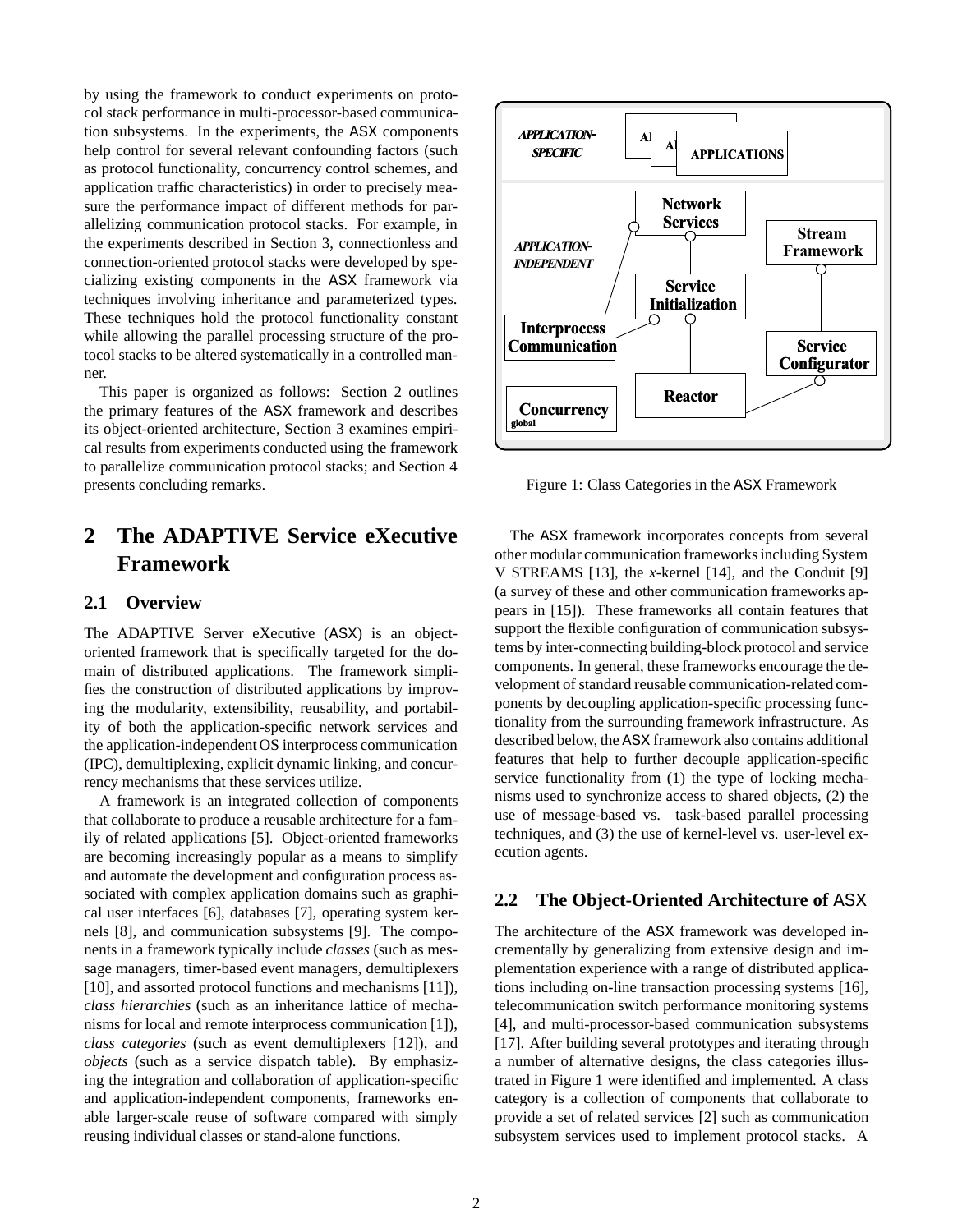complete distributed application may be formed by combining components in each of the following class categories via C++ language features such as inheritance, aggregation, and template instantiation:

- The Stream class category These components are responsible for coordinating the *configuration* and runtime *execution* of a Stream, which is an object containing a set of hierarchically-related services (such as the layers in a communication protocol stack) defined by an application
- The Reactor class category These components are responsible for *demultiplexing* temporal events generated by a timer-driven callout queue, I/O events received on communication ports, and signal-based events and *dispatching* the appropriate pre-registered handler(s) to process these events
- The Service Configurator class category These components are responsible for *dynamically linking* or *dynamically unlinking* services into or out of the address space of an application at run-time
- The Concurrency class category These components are responsible for *spawning, executing, synchronizing*, and *gracefully terminating* services at run-time via one or more threads of control within one or more processes
- The IPC SAP class category These components encapsulate standard OS local and remote IPC mechanisms (such as sockets and TLI) within a type-safe and portable object-oriented interface

Lines connecting the class categories in Figure 1 indicate dependency relationships. For example, components that implement the application-specific services in a particular distributed application depend on the Stream components, which in turn depend on the Service Configurator components. Since components in the Concurrency class category are used throughout the application-specific and application-independent portions of the ASX framework they are marked with the **global** adornment. Note that the "namespaces" feature accepted recently by the ANSI C++ committee provides explicit C++ language support for these types of class category relationships.

This section examines the main components in each class category. Relationships between components in the ASX framework are illustrated throughout the paper via Booch notation [2]. Solid rectangles indicate class categories, which combine a number of related classes into a common name space. Solid clouds indicate objects; nesting indicates composition relationships between objects; and undirected edges indicate some type of link exists between two objects. Dashed clouds indicate classes; directed edges indicate inheritance relationships between classes; and an undirected edge with a small circle at one end indicates either a composition or uses relation between two classes.



Figure 2: Components in the Stream Class Category

## **2.3 The Stream Class Category**

Components in the Stream class category are responsible for coordinating one or more Streams. A Stream is an object used to configure and execute application-specific services into the ASX framework. As illustrated in Figure 2, a Stream uses both inheritance and object composition to link together a series of service-specific Modules. Modules are objects that developers use to decompose the architecture of a distributed application into a series of inter-connected, functionally distinct layers. Each layer implements a cluster of related service-specific functions (such as an end-to-end transport service, a presentation layer formatting service, or a real-time PBX signal routing service).

A layer that performs multiplexing and demultiplexing of message objects between one or more related Streams may be developed using a Multiplexor object. A Multiplexor is a C++ template container class that provides mechanisms to route messages between one or more Modules in a collection of related Streams. Module and Multiplexor objects may be configured into a Stream by developers at installation-time or by applications at run-time.

Every Module contains a pair of Task objects that partition a layer into its constituent read-side and write-side service-specific processing functionality. A Task provides an abstract domain class that may be specialized to target a particular application-specific domain (such as the domain of communication protocol stacks [18] or the domain of network management applications [19]). Likewise, a Module provides a flexible composition mechanism that allows in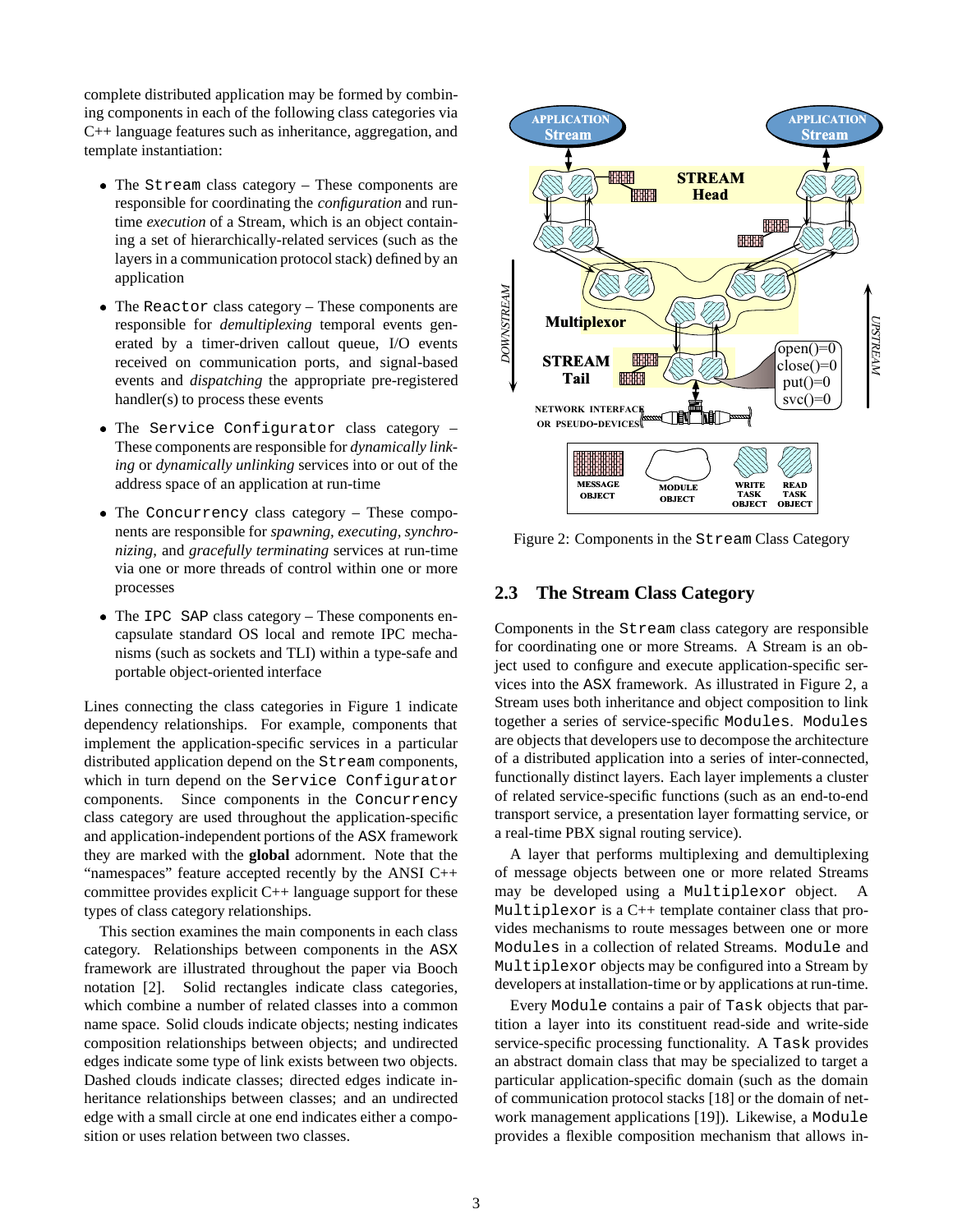stances of the application-specific Task domain classes to be configured dynamically into a Stream. These mechanisms increase the extensibility and applicability of the ASX framework by not limiting it to a particular domain.

A complete Stream is represented as an inter-connected series of independent Module and/or Multiplexor objects that communicate by exchanging messages with adjacent objects. Modules and Multiplexors may be joined together in essentially arbitrary configurations in order to satisfy application requirements and enhance component reuse. Service-specific functions in adjacent interconnected Modules collaborate by exchanging typed messages via a well-defined message passing interface.

The ASX framework employs a number of object-oriented design techniques (such as design patterns [20] and hierarchical decomposition) and C++ language features (such as inheritance, dynamic binding, and parameterized types [21]). These techniques and language features enable developers to incorporate service-specific functionality into a Stream without modifying the application-independent framework components. For example, incorporating a new layer of service functionality into a Stream involves the following steps:

- 1. Inheriting from the Task interface and selectively overriding several methods (described below) in the Task subclass to implement service-specific functionality
- 2. Allocating a new Module that contains two instances (one for the read-side and one for the write-side) of the service-specific Task subclass
- 3. Inserting the Module into a Stream object

To avoid reinventing familiar terminology, many C++ class names in the Stream class category correspond to similar componentry available in the System V STREAMS framework. However, the techniques used to support extensibility and concurrency in the two frameworks are significantly different. For example, adding service-specific functionality to the ASX Stream classes is performed by inheriting from several interfaces and implementations defined by existing ASX framework components. Using inheritance to add service-specific functionality provides greater type-safety than the pointer-to-function idiom used in System V STREAMS. As described in Section 2.6.1 below, the ASX Stream classes also completely redesign and reimplement the co-routine-based, "weightless"<sup>1</sup> service processing mechanisms used in System V STREAMS. These ASX changes enable more effective use of multiple PEs on shared memory multi-processing platforms by reducing the likelyhood of deadlock and simplifying flow control between Tasks in a Stream.

The remainder of this section discusses the primary components of the ASX Stream class category (*i.e.,* Stream class, the Module class, the Task class, and the Multiplexor class) in detail.

#### **2.3.1 The Stream Class**

The Stream class defines the application interface to a Stream. A Stream object provides a bi-directional get/put-style interface that allows applications to access a stack of one or more hierarchically-related service Modules. Applications send and receive data and control messages through the inter-connected Modules that comprise a particular Stream object. The Stream class also implements a push/pop-style interface that allows applications to configure a Stream at run-time by inserting and removing objects of the Module class described below.

#### **2.3.2 The Module Class**

The Module class defines a distinct layer of service-specific functionality. A Stream is formed by inter-connecting a series of Module objects. Module objects in a Stream are loosely coupled, and collaborate with adjacent Module objects by passing typed messages. Each Module object contains a pair of pointers to objects that are service-specific subclasses of the Task class described shortly below.

As shown in Figure 2, two default Module objects (Stream Head and Stream Tail) are installed automatically when a Stream is opened. These two Modules interpret pre-defined ASX framework control messages and data messages that circulate through a Stream at run-time. The Stream Head class provides a message buffering interface between an application and a Stream. The Stream Tail class typically transforms incoming messages from a network or from a pseudo-device into a canonical internal message format that may be processed by higher-level components in a Stream. Likewise, for outgoing messages it transforms messages from their internal format into network messages.

#### **2.3.3 The Task Abstract Class**

The Task abstract class<sup>2</sup> defines an interface that is inherited and implemented by derived classes to provide servicespecific functionality for read-side and write-side processing. One Task subclass handles read-side processing for messages sent upstream to its Module layer and the other handles write-side processing messages send downstream to its Module layer.

The Task class is an abstract class since its interface defines four pure virtual methods (open, close, put, and svc) that are described below. Defining Task as an abstract class enhances reuse by decoupling the applicationindependent components provided by the Stream class category from the service-specific subclasses that inherit from and use these components. Likewise, the use of pure virtual methods allows the C++ compiler to ensure that a subclass of

<sup>&</sup>lt;sup>1</sup>A weightless process executes on a run-time stack that is also used by other processes. This greatly complicates programming and increases the potential for deadlock. For example, a weightless process may not suspend execution to wait for resources to become available or events to occur [22].

<sup>&</sup>lt;sup>2</sup>An abstract class in C++ provides an interface that contains at least one *pure virtual method* [23]. A pure virtual method provides only an interface declaration, usually without any accompanying definition. Subclasses of an abstract class must provide definitions for all its pure virtual methods before any objects of the class may be instantiated.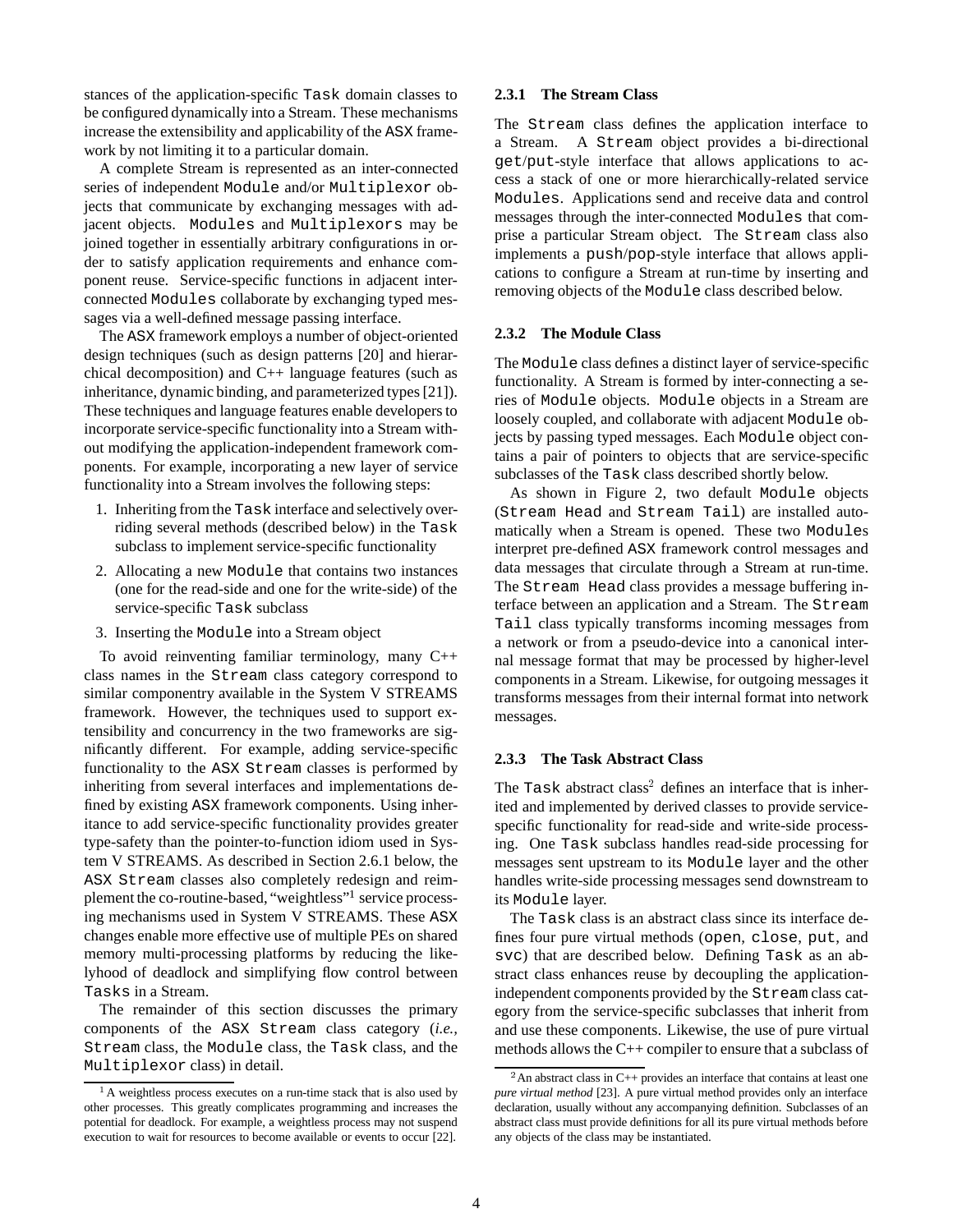

Figure 3: Alternative Methods for Invoking put and svc Methods

Task honors its obligation to provide the following servicespecific functionality:

 **Initialization and Termination Methods:** Subclasses derived from Task must implement open and close methods that perform service-specific Task initialization and termination activities. These activities typically allocate and free resources such as connection control blocks, I/O descriptors, and synchronization locks. The open and close methods of a Module's write-side and read-side Task subclasses are invoked automatically by the ASX framework when the Module is inserted or removed from a Stream, respectively.

 **Service-Specific Processing Methods:** Subclasses of Task must also define the put and svc methods, which perform service-specific processing functionality on messages that arrive at a Module layer in a Stream. When messages arrive at the head or the tail of a Stream, they are escorted through a series of inter-connected Tasks as a result of invoking the put and/or svc method of each Task in the Stream.

A put method is invoked when a Task at one layer in a Stream passes a message to an adjacent Task in another layer. The put method runs *synchronously* with respect to its caller, *i.e.,* it borrows the thread of control from the Task that originally invoked its put method. This thread of control typically originates either "upstream" from an application process, "downstream" from a pool of threads that handle I/O device interrupts [14], or internal to the Stream from an event dispatching mechanism (such as a timer-driven callout queue used to trigger retransmissions in a connectionoriented transport protocol Module).

The svc method is used to perform service-specific processing *asynchronously* with respect to other Tasks in its Stream. Unlike put, the svc method is not directly invoked from an adjacent Task. Instead, it is invoked by a separate thread associated with its Task. This thread provides an execution context and thread of control for the Task's svc method. This method runs an event loop that continuously waits for messages to arrive on the Task's Message

Queue. A Message Queue is a standard component in a Task that is used to buffer a sequence of data messages and control messages for subsequent processing in the svc method. When messages arrive, the svc method dequeues the messages and performs the Task subclass's servicespecific processing tasks.

Within the implementation of a put or svc method, a message may be forwarded to an adjacent Task in the Stream via the put next Task utility method. The put next method calls the put method of the next Task residing in an adjacent layer. This invocation of put may borrow the thread of control from the caller and handle the message immediately (*i.e.,* the synchronous processing approach illustrated in Figure 3 (1)). Conversely, the put method may enqueue the message and defer handling to its svc method that is executing in a separate thread of control (*i.e.,* the asynchronous processing approach illustrated in Figure 3 (2)). As discussed in Section 3, the particular processing approach that is selected often has a significant impact on performance and ease of programming.

In addition to the open, close, put, and svc pure virtual method interfaces, each Task also contains a number of reusable utility methods (such as put next, getq, and putq) that may be used by service-specific subclasses to query and/or modify the internal state of a Task object. This internal state includes a pointer to the adjacent Task on a Stream, a back-pointer to a Task's enclosing Module (which enables it to locate its sibling), a Message Queue, and a pair of high and low water mark variables that are used to implement layer-to-layer flow control between adjacent Modules in a Stream. The high water mark indicates the amount of bytes of messages the Message Queue is willing to buffer before it becomes flow controlled. The low water mark indicates the level at which a previously flow controlled Task is no longer considered to be full.

Two types of messages may appear on a Message Queue: simple and composite. A simple message contains a single Message Block and a composite message contains multiple Message Blocks linked together. Composite messages generally consist of a *control* block followed by one or more *data* blocks. A control block contains bookkeep-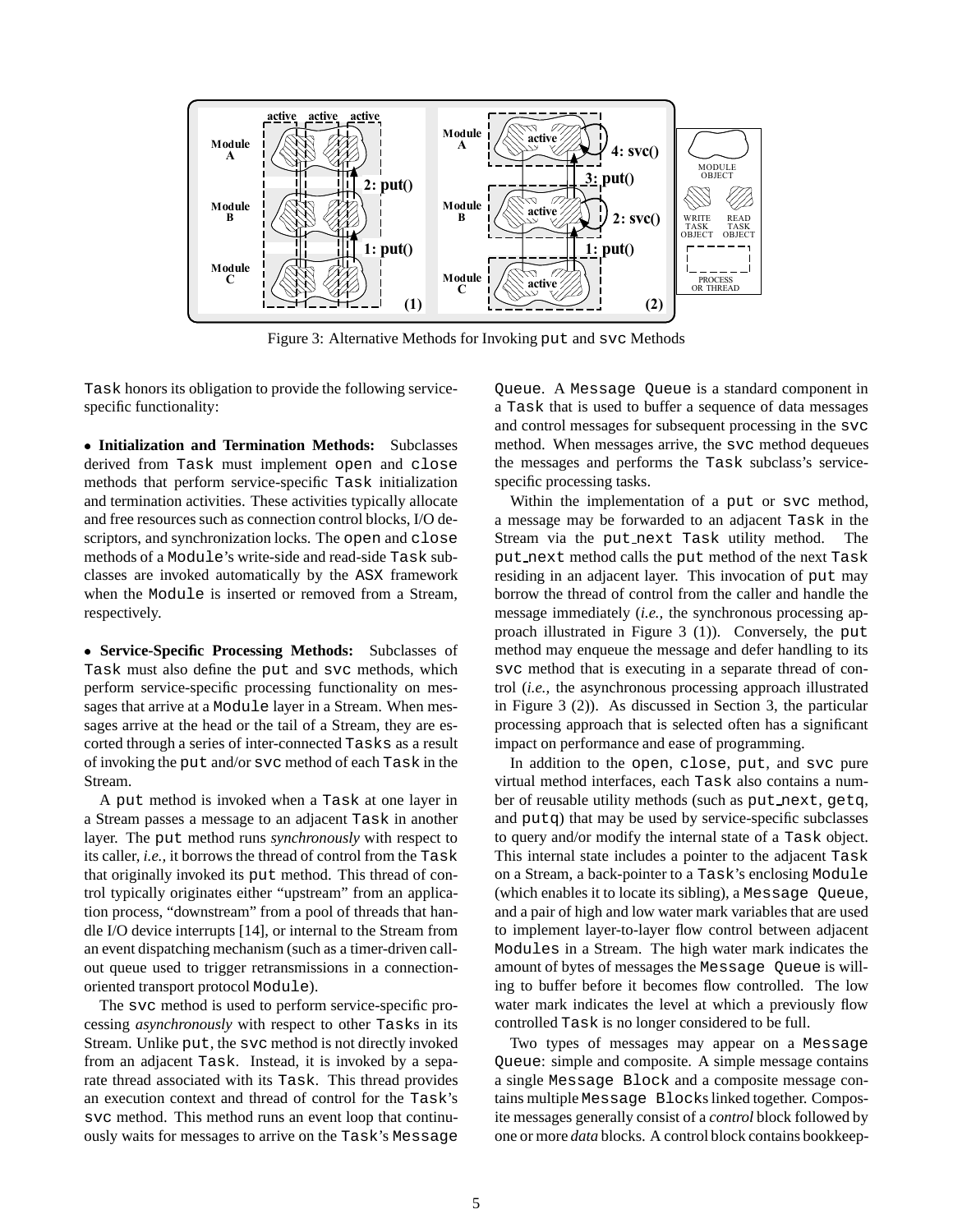

Figure 4: Components in the Reactor Class Category

ing information (such as destination addresses and length fields), whereas data blocks contain the actual contents of a message. The overhead of passing Message Blocks between Tasks is minimized by passing pointers to messages rather than copying data.

### **2.3.4 The Multiplexor Class**

A Multiplexor defines mechanisms that demultiplex messages destined for different Modules that comprise a set of inter-related Streams. Multiplexors are used to route Message Blocks between inter-related streams (such as those used to implement complex protocol families in the Internet and the ISO OSI reference models). A Multiplexor is implemented via a C++ template class called Map Manager. Map Manager is parameterized by an *external identifier* (such as a network address, port number, or type-of-service field) and an *internal identifier* (such as a pointer to a Module). These template parameters are instantiated in protocol-specific Stream classes to produce specialized Map Manager objects that perform efficient intra-Stream message routing. Each Map Manager object contains a set of Module objects that may be linked above and below a Multiplexor in essentially arbitrary configurations.

## **2.4 The Reactor Class Category**

Components in the Reactor class category are responsible for demultiplexing (1) temporal events generated by a timerdriven callout queue, (2) I/O events received on communication ports, and (3) signal events and dispatching the appropriate pre-registered handler(s) to process these events. The Reactor encapsulates the functionality of the select and poll I/O demultiplexing mechanisms within a portable and extensible C++ wrapper [12]. Select and poll are UNIX system calls that detect the occurrence of different types of input and output events on one or more I/O descriptors simultaneously. To improve portability, the Reactor provides the same interface regardless of whether select or poll is used as the underlying I/O demultiplexor. In addition, the Reactor contains mutual exclusion mechanisms designed to perform callback-style programming correctly and efficiently in a multi-threaded event processing environment.

The Reactor contains a set of methods illustrated in Figure 4. These methods provide a uniform interface to manage objects that implement various types of service-specific handlers. Certain methods register, dispatch, and remove I/O descriptor-based and signal-based handler objects from the Reactor. Other methods schedule, cancel, and dispatch timer-based handler objects. As shown in Figure 4, these handler objects all derive from the Event Handler abstract base class. This class specifies an interface for event registration and service handler dispatching.

The Reactor uses the virtual methods defined in the Event Handler interface to integrate the demultiplexing of I/O descriptor-based, timer-based, and signalbased events. I/O descriptor-based events are dispatched via the handle input, handle output, and handle exceptions methods; timer-based events are dispatched via the handle timeout method; and Signalbased events are dispatched via the handle signal method. Subclasses of Event Handler may augment the base class interface by defining additional methods and data members. In addition, virtual methods in the Event Handler interface may be selectively overridden to implement application-specific functionality. Once the pure virtual methods in the Event Handler base class have been supplied by a subclass, an application may define an instance of the resulting composite service handler object.

When an application instantiates and registers a composite I/O descriptor-based service handler object, the Reactor extracts the underlying I/O descriptor from the object. This descriptor is stored in a table along with I/O descriptors from other registered objects. Subsequently, when the application invokes its main event loop, these descriptors are passed as arguments to the underlying OS event demultiplexing system call (*e.g.,* select or poll). As events associated with a registered handler object occur at run-time, the Reactor automatically detects these events and dispatches the appropriate method(s) of the service handler object associated with the event. This handler object then becomes responsible for performing its service-specific functionality before returning control to the main Reactor event-loop.

## **2.5 The Service Configurator Class Category**

Components in the Service Configurator class category are responsible for explicitly linking or unlinking ser-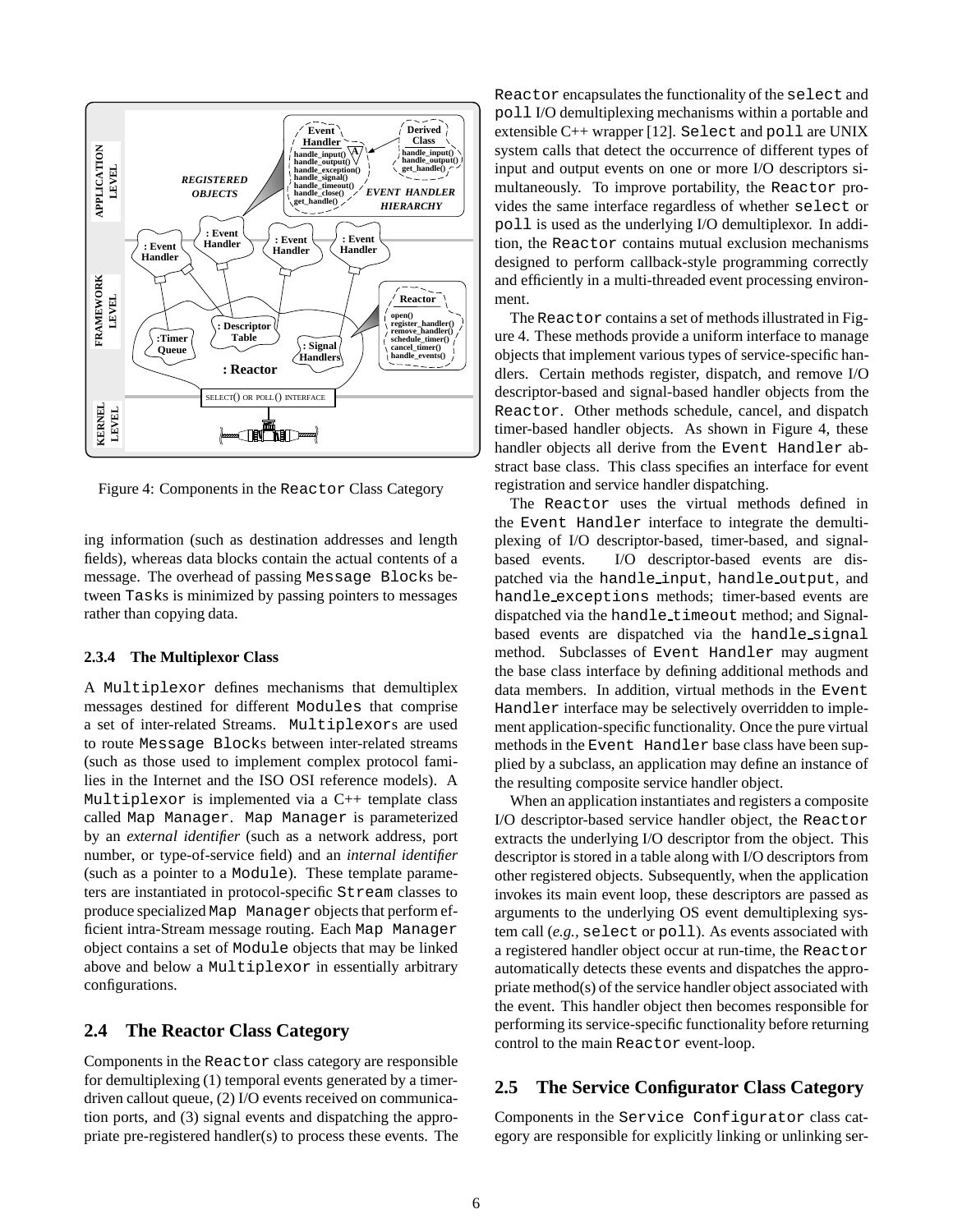

Figure 5: Components in the Service Configurator Class Category

vices dynamically into or out of the address space of an application at run-time. Explicit dynamic linking enables the configuration and reconfiguration of application-specific services without requiring the modification, recompilation, relinking, or restarting of an executing application [4]. The Service Configurator components discussed below include the the Service Object inheritance hierarchy (Figure 5 (1)), the Service Repository class (Figure 5 (2)), and the Service Config class (Figure 5 (3)).

#### **2.5.1 The Service Object Inheritance Hierarchy**

The Service Object class is the focal point of a multilevel hierarchy of types related by inheritance. The interfaces provided by the abstract classes in this type hierarchy may be selectively implemented by service-specific subclasses in order to access Service Configurator features. These features provide transparent dynamic linking, service handler registration, event demultiplexing, service dispatching, and run-time control of services (such as suspending and resuming a service temporarily). By decoupling the servicespecific portions of a handler object from the underlying Service Configurator mechanisms, the effort necessary to insert and remove services from an application at runtime is significantly reduced.

The Service Object inheritance hierarchy consists of the Event Handler and Shared Object abstract base classes, as well as the Service Object abstract derived class. The Event Handler class was described above in the Reactor Section 2.4. The behavior of the other classes in the Service Configurator class category is outlined below:

 **The Shared Object Abstract Base Class:** This abstract base class specifies an interface for dynamically linking and unlinking objects into and out of the address space of an application. This abstract base class exports three pure virtual methods: init, fini, and info. These functions impose a contract between the reusable components provided by the Service Configurator and service-specific objects that utilize these components. By using pure virtual methods, the Service Configurator ensures that a service handler implementation honors its obligation to provide certain configuration-related information. This information is subsequently used by the Service Configurator to automatically link, initialize, identify, and unlink a service at run-time.

The init method serves as the entry-point to an object during run-time initialization. This method is responsible for performing application-specific initialization when an object derived from Shared Object is dynamically linked. The info method returns a humanly-readable string that concisely reports service addressing information and documents service functionality. Clients may query an application to retrieve this information and use it to contact a particular service running in the application. The fini method is called automatically by the Service Configurator class category when an object is unlinked and removed from an application at run-time. This method typically performs termination operations that release dynamically allocated resources (such as memory or synchronization locks).

The Shared Object base class is defined independently from the Event Handler class to clearly separate their two orthogonal sets of concerns. For example, certain applications (such as a compiler or text editor) might benefit from dynamic linking, though they might not require timerbased, signal-based, or I/O descriptor-based event demultiplexing. Conversely, other applications (such as an ftp server) require event demultiplexing, but might not require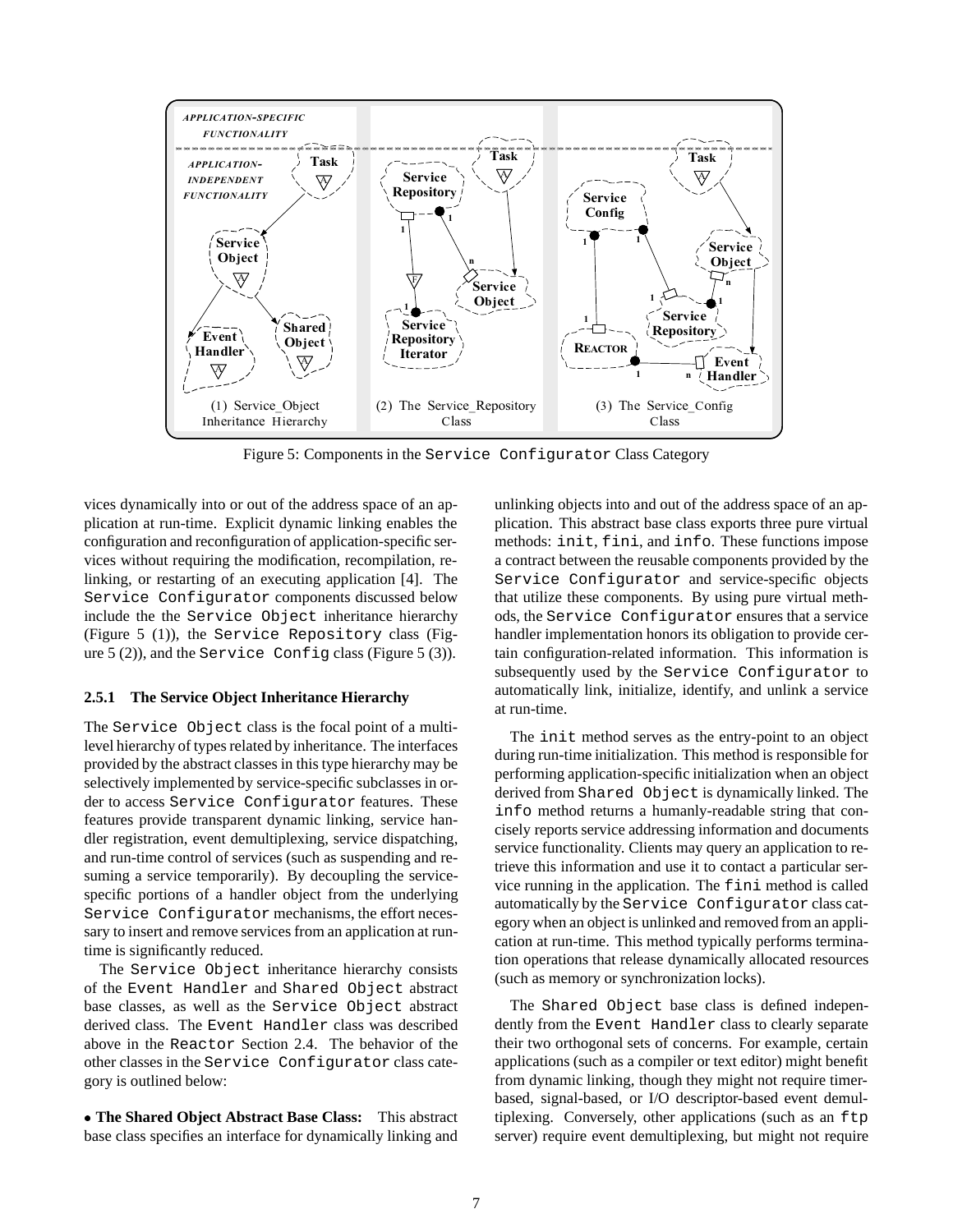dynamic linking.

 **The Service Object Abstract Derived Class:** Support for dynamic linking, event demultiplexing, and service dispatching is typically necessary to automate the dynamic configuration and reconfiguration of application-specific services in a distributed system. Therefore, the Service Configurator class category defines the Service Object class, which is a composite class that combines the interfaces inherited from both the Event Handler and the Shared Object abstract base classes. During development, application-specific subclasses of Service Object may implement the suspend and resume virtual methods in this class. The suspend and resume methods are invoked automatically by the Service Configurator class category in response to certain external events (such as those triggered by receipt of the UNIX SIGHUP signal). An application developer may define these methods to perform actions necessary to suspend a service object without unlinking it completely, as well as to resume a previously suspended service object. In addition, application-specific subclasses must implement the four pure virtual methods (init, fini, info, and get handle) that are inherited (but not defined) by the Service Object subclass.

To provide a consistent environment for defining, configuring, and using Streams, the Task class in the Stream class category is derived from the Service Object inheritance hierarchy (illustrated in Figure 5 (1)). This enables hierarchically-related, application-specific services to be linked and unlinked into and out of a Stream at run-time.

#### **2.5.2 The Service Repository Class**

The ASX framework supports the configuration of applications that contain one or more Streams, each of which may have one or more inter-connected service-specific Modules. Therefore, to simplify run-time administration, it may be necessary to individually and/or collectively control and coordinate the Service Objects that comprise an application's currently active services. The Service Repository is an object manager that coordinates local and remote queries and updates involving the services offered by an application. A search structure within the object manager binds service names (represented as ASCII strings) with instances of composite Service Objects (represented as C++ object code). A service name uniquely identifies an instance of a Service Object stored in the repository.

Each entry in the Service Repository contains a pointer to the Service Object portion of an servicespecific  $C_{++}$  derived class (shown in Figure 5 (2)). This enables the Service Configurator classes to automatically load, enable, suspend, resume, or unload Service Objects from a Stream dynamically. The repository also maintains a handle to the underlying shared object file for each dynamically linked Service Object. This handle is used to unlink and unload a Service Object from a running application when its service is no longer required. An iterator class is also supplied along with the Service Repository. This class may be used to visit every Service Object in the repository without compromising data encapsulation.

#### **2.5.3 The Service Config Class**

As illustrated in Figure 5 (3), the Service Config class integrates several other ASX framework components (such as the Service Repository, the Service Object inheritance hierarchy, and the Reactor). The resulting composite Service Config component is used to automate the static and/or dynamic configuration of concurrent applications that contain one or more Streams. The Service Config class uses a configuration file to guide its configuration and reconfiguration activities. Each application may be associated with a distinct configuration file. This file characterizes the essential attributes of the service(s) offered by an application. These attributes include the location of the shared object file for each dynamically linked service, as well as the parameters required to initialize a service at runtime. By consolidating service attributes and installation parameters into a single configuration file, the administration of Streams within an application is simplified. Application development is also simplified by decoupling the configuration and reconfiguration mechanisms provided by the framework from the application-specific attributes and parameters specified in a configuration file. Further information on the configuration format utilized by the Service Config class is presented in [4].

## **2.6 The Concurrency Class Category**

Components in the Concurrency class category are responsible for spawning, executing, synchronizing, and gracefully terminating services at run-time via one or more threads of control within one or more processes. The following section discusses the two main groups of classes (Synch and Thread Manager) in the Concurrency class category.

#### **2.6.1 The Synch Classes**

Components in the Stream, Reactor, and Service Configurator class categories described above contain a minimal amount of internal locking mechanisms to avoid over-constraining the granularity of the synchronization strategies used by an application [22]. In particular, only components in the ASX framework that would not function correctly in a multi-threaded environment (such as enqueueing Message Blocks onto a Message Queue, demultiplexing Message Blocks onto internal Module addresses stored in a Multiplexor object, or registering an Event Handler object with the Reactor) are protected by synchronization mechanisms provided by the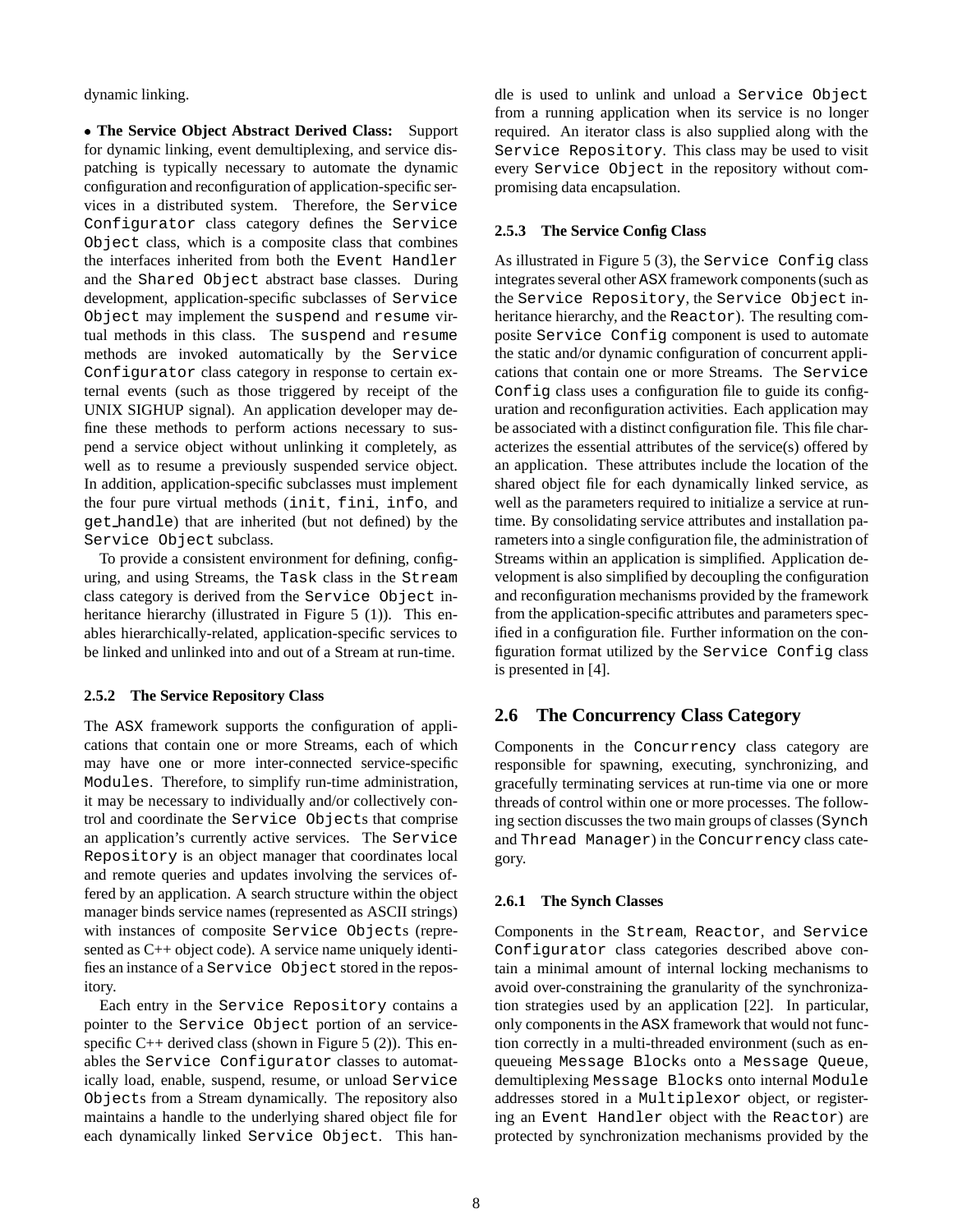Synch classes. The Synch classes provide type-safe C++ interfaces for two basic types of synchronization mechanisms: Mutex and Condition objects [24]. A Mutex object is used to ensure the integrity of a shared resource that may be accessed concurrently by multiple threads of control. A Condition object allows one or more cooperating threads to suspend their execution until a condition expression involving shared data attains a particular state. The ASX framework also provides a collection of more sophisticated concurrency control mechanisms (such as Monitors, Readers Writer locks, and recursive Mutex objects) that build upon the two basic synchronization mechanisms described below.

A Mutex object may be used to serialize the execution of multiple threads by defining a critical section where only one thread executes its code at a time. To enter a critical section, a thread invokes the Mutex::acquire method. To leave a critical section, a thread invokes the Mutex::release method. These two methods are implemented via adaptive spin-locks that ensure mutual exclusion by using an atomic hardware instruction. An adaptive spin-lock operates by polling a designated memory location using the hardware instruction until (1) the value at this location is changed by the thread that currently owns the lock (signifying that the lock has been released and may now be acquired) or (2) the thread that is holding the lock goes to sleep (at which point the thread that is spinning also goes to sleep to avoid needless polling) [25]. On a shared memory multi-processor, the overhead incurred by a spin-lock is relatively minor since polling affects only the local instruction and data cache of the CPU where the thread is spinning. A spin-lock is a simple and efficient synchronization mechanism for certain types of shortlived resource contention. For example, in the ASX framework, each Message Queue in a Task object contains a Mutex object that prevents race conditions from occurring when Message Blocks are enqueued and dequeued concurrently by multiple threads of control running in adjacent Tasks.

A Condition object is a somewhat different synchronization mechanism that enables a thread to suspend itself indefinitely (via the Condition::wait method) until a condition expression involving shared data attains a particular state. When another cooperating thread indicates that the state of the shared data has changed (by invoking the Condition::signal method), the associated Condition object wakes up the suspended thread. The newly awakened thread then re-evaluates the condition expression and potentially resumes processing if the shared data is now in an appropriate state. For example, each Message Queue in the ASX framework contains a pair of Condition objects (named notfull and notempty), in addition to a Mutex object. These Condition objects implement flow control between adjacent Tasks. When one Task attempts to insert a Message Block into a neighboring Task that has reached its high water mark, the Message Queue::enTask method performs a wait operation on the notfull condition object. This operation



Figure 6: Components in the IPC SAP Class Category

atomically relinquishes the PE and puts the calling thread to sleep awaiting notification when flow control conditions abate. Subsequently, when the number of bytes in the flow controlled Task's Message Queue fall below its low water mark, the thread running the blocked Task is automatically awakened to finish inserting the message and resume its processing tasks.

Unlike Mutex objects, Condition object synchronization is not implemented with a spin-lock since there is generally no indication of how long a thread must wait for a particular condition to be signaled. Therefore, Condition objects are implemented via sleep-locks that trigger a context switch to allow other threads to execute. Section 3 discusses the consequences of spin-locks vs. sleep-locks on application performance.

#### **2.6.2 The Thread Manager Class**

The Thread Manager class contains a set of mechanisms that manage groups of threads that collaborate to implement collective actions (such as a pool of threads that render different portions of a large image in parallel). The The Manager class shields applications from many incompatibilities between different flavors of multi-threading mechanisms (such as POSIX threads, MACH cthreads, and Solaris threads).

In addition, the Thread Manager class provides a number of mechanisms (such as suspend all and resume all) that suspend and resume a set of collaborating threads atomically. This feature is useful for distributed applications that execute one or more services concurrently. For example, when initializing a Stream composed of Modules that execute in separate threads of control and collaborate by passing messages between threads, it is important to ensure that all Tasks in the Stream are completely inter-connected before allowing messages to flow through the Stream. The mechanisms in the Thread Manager class allow these initialization activities to occur atomically.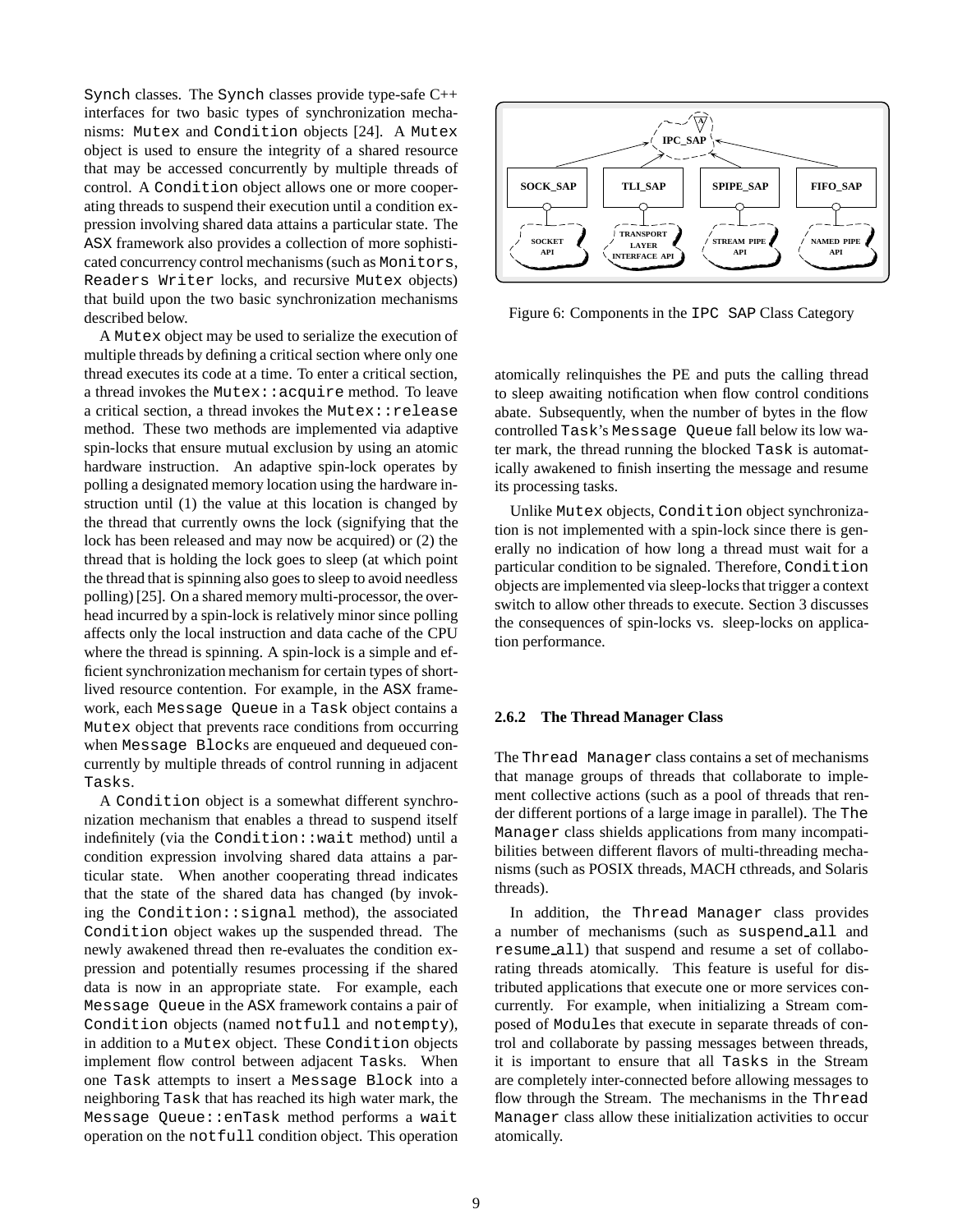## **2.7 The IPC SAP Class Category**

Components in the IPC SAP class category encapsulate standard OS local and remote IPC mechanisms (such as sockets and TLI) within a type-safe and portable objectoriented interface. IPC SAP stands for "InterProcess Communication Service Access Point." As shown in Figure 6, a forest of class categories are rooted at the IPC SAP base class. These class categories includes SOCK SAP (which encapsulates the socket API), TLI SAP (which encapsulates the TLI API), SPIPE SAP (which encapsulates the UNIX SVR4 STREAM pipe API), and FIFO SAP (which encapsulates the UNIX named pipe API).

Each class category in IPC SAP is itself organized as an inheritance hierarchy where every subclass provides a welldefined subset of local or remote communication mechanisms. Together, the subclasses within a hierarchy comprise the overall functionality of a particular communication abstraction (such as the Internet-domain or UNIX-domain protocol families). Inheritance-based hierarchical decomposition facilitates the reuse of code that is common among the various IPC SAP class categories. For example, the C++ interface to the lower-level UNIX OS device control system calls like fcntl and ioctl are inherited and shared by all the other components in the IPC SAP class category.

# **3 Performance Experiments on the Communication Subsystem**

To illustrate how the components of the ASX framework are used in practice, this section describes results from performance experiments that measure the impact of alternative methods for parallelizing communication subsystems. A communication subsystem is a distributed system that consists of *protocol functions* (such as routing, segmentation/reassembly, connection management, end-to-end flow control, remote context management, demultiplexing, message buffering, error protection, session control, and presentation conversions) and *operating system mechanisms* (such as process management, asynchronous event invocation, message buffering, and layer-to-layer flow control) that support the implementation and execution of protocol stacks that contain hierarchically-related protocol functions [15].

Advances in VLSI and fiber optic technology are shifting performance bottlenecks from the underlying networks to the communication subsystem [26]. Designing and implementing multi-processor-based communication subsystems that execute protocol functions and OS mechanisms in parallel is a promising technique for increasing protocol processing rates and reducing latency. To significantly increase communication subsystem performance, however, the speed-up obtained from parallel processing must outweight the context switching and synchronization overhead associated with parallel processing.

A context switch is generally triggered when an executing process either voluntarily or involuntarily relinquishes the processing element (PE) it is executing upon. Depending on the underlying OS and hardware platform, performing a context switch may involve dozens to hundreds of instructions due to the flushing of register windows, instruction and data caches, instruction pipelines, and translation look-aside buffers [27]. Synchronization mechanisms are necessary to serialize access to shared objects (such as messages, message queues, protocol context records, and demultiplexing tables) related to protocol processing. Certain methods of parallelizing protocol stacks incur significant synchronization overhead from managing locks associated with processing these shared objects [28].

A number of *process architectures* have been proposed as the basis for parallelizing communication subsystems [26, 29, 28]. A process architecture binds one or more processing elements (PEs) together with the protocol tasks and messages that implement protocol stacks in a communication subsystem. Figure 7 (1) illustrates the three basic elements that form the foundation of a process architecture:

- 1. *Control messages and data messages* which are sent and received from one or more applications and network devices
- 2. *Protocol processing tasks* which are the units of protocol functionality that process the control messages and data messages
- 3. *Processing elements* (PEs) which execute protocol tasks. There are two fundamental types of process architectures (*task-based* and *message-based*) that structure these three basic elements differently.

Two fundamental types of process architectures (*taskbased* and *message-based*) may be created by structuring the three basic process architecture elements shown in Figure 7 (1) in different ways. Task-based process architectures are formed by binding one or more PEs to different units of protocol functionality (shown in Figure 7 (2)). In this architecture, tasks are the active objects, whereas messages processed by the tasks are the passive objects. Parallelism is achieved by executing protocol tasks in separate PEs and passing data messages and control messages between the tasks/PEs. In contrast, message-based process architectures are formed by binding the PEs to the protocol control messages and data messages received from applications and network interfaces (as shown in Figure 7 (3)). In this architecture, messages are the active objects, whereas tasks are the passive objects. Parallelism is achieved by escorting multiple data messages and control messages on separate PEs simultaneously through a stack of protocol tasks. Section 3 examines how the choice of process architecture significantly affects context switch and synchronization overhead. A survey of alternative process architectures appears in [15].

Selecting an effective process architecture is an important design decision in application domains other than communication subsystems. For example, real-time PBX monitoring systems [3] and video-on-demand servers also perform noncommunication-related tasks (such as database query processing) that benefit from a carefully structured approach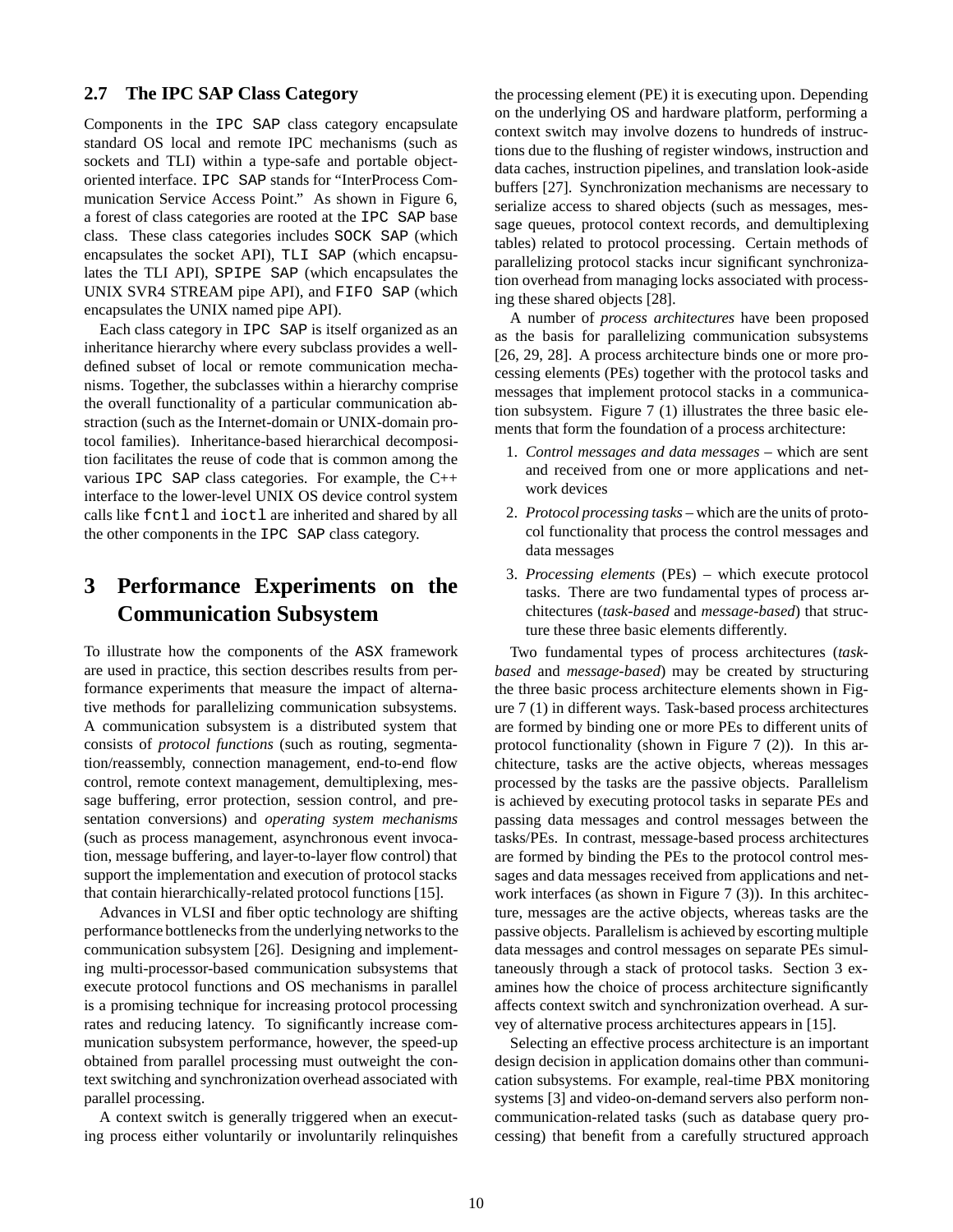

Figure 7: Process Architecture Components and Interrelationships

to parallelism. This section focuses primarily upon the impact of process architectures on communication subsystem performance since network protocol behavior and functionality is well-understood and the terminology is relatively well-defined. Moreover, a large body of literature exists with which to compare performance results presented in Section 3. The remainder of this section describes relevant aspects of performance experiments that measure the impact of different process architectures on connectionless and connection-oriented protocol stacks.

## **3.1 Multi-processor Platform**

All experiments were conducted on an otherwise idle Sun 690MP SPARCserver, which contains 4 SPARC 40 MHz processing elements (PEs), each capable of performing at 28 MIPs. The operating system used for the experiments is release 5.3 of SunOS, which provides a multi-threaded kernel that allows multiple system calls and device interrupts to execute in parallel [25]. All the process architectures in these experiments execute protocol tasks in separate *unbound* threads multiplexed over 1, 2, 3, or 4 SunOS *lightweight processes* (LWPs) within a process. SunOS 5.3 maps each LWP directly onto a separate kernel thread. Since kernel threads are the units of PE scheduling and execution in SunOS, this mapping enables multiple LWPs (each executing protocol processing tasks in an unbound thread) to run in parallel on the SPARCserver's PEs.

Rescheduling and synchronizing a SunOS LWP involves a kernel-level context switch. The time required to perform a context switch between two LWPs was measured to be approximately 30 *u*secs. During this time, the OS performs system-related overhead (such as flushing register windows, instruction and data caches, instruction pipelines, and translation lookaside buffers) on the PE and therefore does not process protocol tasks. Measurements also revealed that it requires approximately 3 micro-seconds to acquire or release a Mutex object implemented with a SunOS adaptive spin-lock. Likewise, measurements indicated that approximately 90 micro-seconds are required to synchronize two LWPs using Condition objects implemented using SunOS sleep-locks. The larger amount of overhead for the Condition operations compared with the Mutex operations occurs from the more complex locking algorithms involved, as well as the additional context switching incurred by the SunOS sleep-locks that implement the Condition objects.

## **3.2 Communication Protocols**

Two types of protocol stacks are used in the experiments, one based on the connectionless UDP transport protocol and the other based on the connection-oriented TCP transport protocol. The protocol stacks contain the data-link, transport, and presentation layers.<sup>3</sup> The presentation layer is included in the experiments since it represents a major bottleneck in high-performance communication systems due primarily to the large amount of data movement overhead it incurs [30, 29].

Both the connectionless and connection-oriented protocol stacks were developed by specializing existing components in the ASX framework via techniques involving inheritance and parameterized types. These techniques are used to hold the protocol stack functionality constant while systematically varying the process architecture. For example, each protocol layer is implemented as a Module whose read-side and write-side inherit standard interfaces and implementations from the Task class. Likewise, synchronization and demultiplexing mechanisms required by a protocol layer or protocol stack are parameterized using template arguments

<sup>&</sup>lt;sup>3</sup>Preliminary tests indicated that the PE, bus, and memory performance of the SunOS multi-processor platform was capable of processing messages through the protocol stack at a much faster rate than the platform's 10 Mbps Ethernet network interface was capable of handling. Therefore, for the process architecture experiments, the network interface was simulated with a single-copy pseudo-device driver operating in loop-back mode. For this reason, the routing and segmentation/reassembly functions of the network layer processing were omitted from these experiments since both the sender and receiver portions of the test programs reside on the same host machine.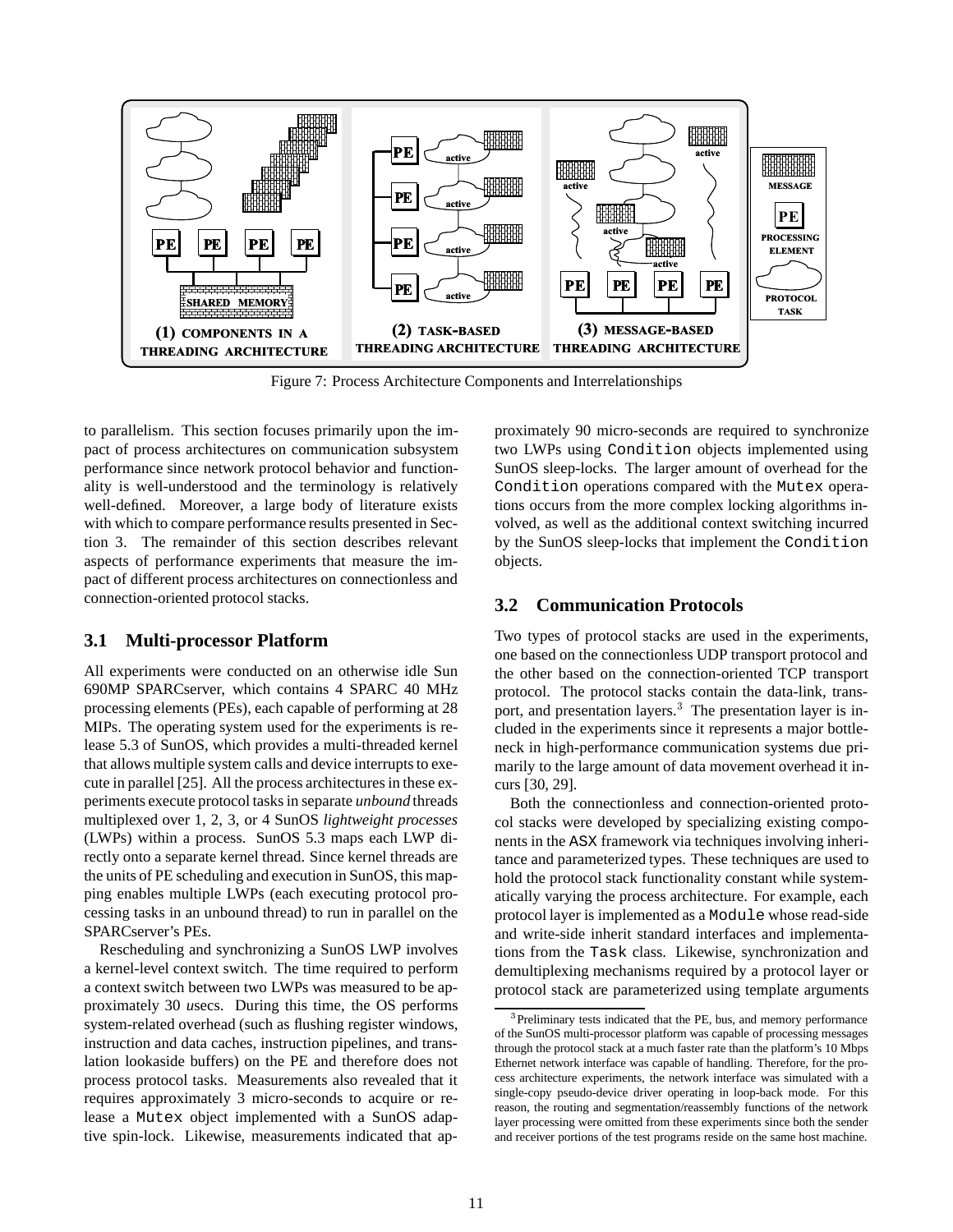that are instantiated based on the type of process architecture being tested.

Data-link layer processing in each protocol stack is performed by the DLP Module. This Module transforms network packets received from a network interface or loop-back device into a canonical message format used internally by the Stream components. The transport layer component of the protocol stacks are based on the UDP and the TCP implementation in the BSD 4.3 Reno release. The 4.3 Reno TCP implementation contains the TCP header prediction enhancements, as well as the slow start algorithm and congestion avoidance features. The UDP and TCP transport protocols are configured into the ASX framework via the UDP and TCP Modules, respectively.

Presentation layer functionality is implemented in the XDR Module using marshalling routines produced by the ONC eXternal Data Representation (XDR) stub generator (rpcgen). The ONC XDR stub generator automatically translates a set of type specifications into marshalling routines that encode/decode implicitly-typed messages before/after they are exchanged among hosts that may possess heterogeneous processor byte-orders. The ONC presentation layer conversion mechanisms consist of a type specification language (XDR) and a set of library routines that implement the appropriate encoding and decoding rules for built-in integral types (*e.g.,* char, short, int, and long) and real types (*e.g.,* float and double). In addition, these library routines may be combined to produce marshalling routines for arbitrary userdefined composite types (such as record/structures, unions, arrays, and pointers). Messages exchanged via XDR are implicitly-typed, which improves marshalling performance at the expense of flexibility. The XDR functions selected for both the connectionless and connection-oriented protocol stacks convert incoming and outgoing messages into and from variable-sized arrays of structures containing both integral and real values. This conversion processing involves byte-order conversions, as well as dynamic memory allocation and deallocation.

### **3.3 Process Architectures**

#### **3.3.1 Design of the Task-based Process Architecture**

Figure 8 illustrates the ASX framework components that implement a task-based process architecture for the TCP-based connection-oriented and UDP-based connectionless protocol stacks. Protocol-specific processing for the data-link and transport layer are performed in two Modules clustered together into one thread. Likewise, presentation layer and application interface processing is performed in two Modules clustered into a separate thread. These threads cooperate in a producer/consumer manner, operating in parallel on the header and data fields of multiple incoming and outgoing messages.

The LP  $DLP::svc$  and LP XDR::svc methods perform service-specific processing in parallel within a Stream of Modules. When messages are inserted into a Task's



Figure 8: A Task-based Process Architecture

Message Queue, the svc method dequeues the messages and performs the Task subclass's service-specific processing tasks (such as data-link layer processing or presentation layer processing). Depending on the "direction" of a message (*i.e.,* incoming or outgoing), each cluster of Modules performs its associated protocol functions before passing the message to an adjacent Module running asynchronously in a separate thread. Messages are not copied when passed between adjacent Tasks since threads all share a common address space. However, moving messages between threads typically invalidates per-PE data caches.

The connectionless and connection-oriented task-based process architecture protocol stacks are designed in a similar manner. The primary difference is that the objects in the connectionless transport layer Module implement the simpler UDP functionality that does not generate acknowledgements, keep track of round-trip time estimates, or manage congestion windows. The design of the task-based process architecture test driver always uses PEs in multiples of two: one for the cluster of data-link and transport layer processing Modules and the other for the cluster of presentation layer and application interface processing Modules.

#### **3.3.2 Design of the Message-based Process Architecture**

Figure 9 illustrates a message-based process architecture for the connection-oriented protocol stack. When an incoming message arrives, it is handled by the MP  $DLP::svc$ method, which manages a pool of pre-spawned threads. Each message is associated with a separate thread that escorts the message synchronously through a series of interconnected Tasks in a Stream. Each layer of the protocol stack performs its protocol functions and then makes an upcall [31] to the next adjacent layer in the protocol stack by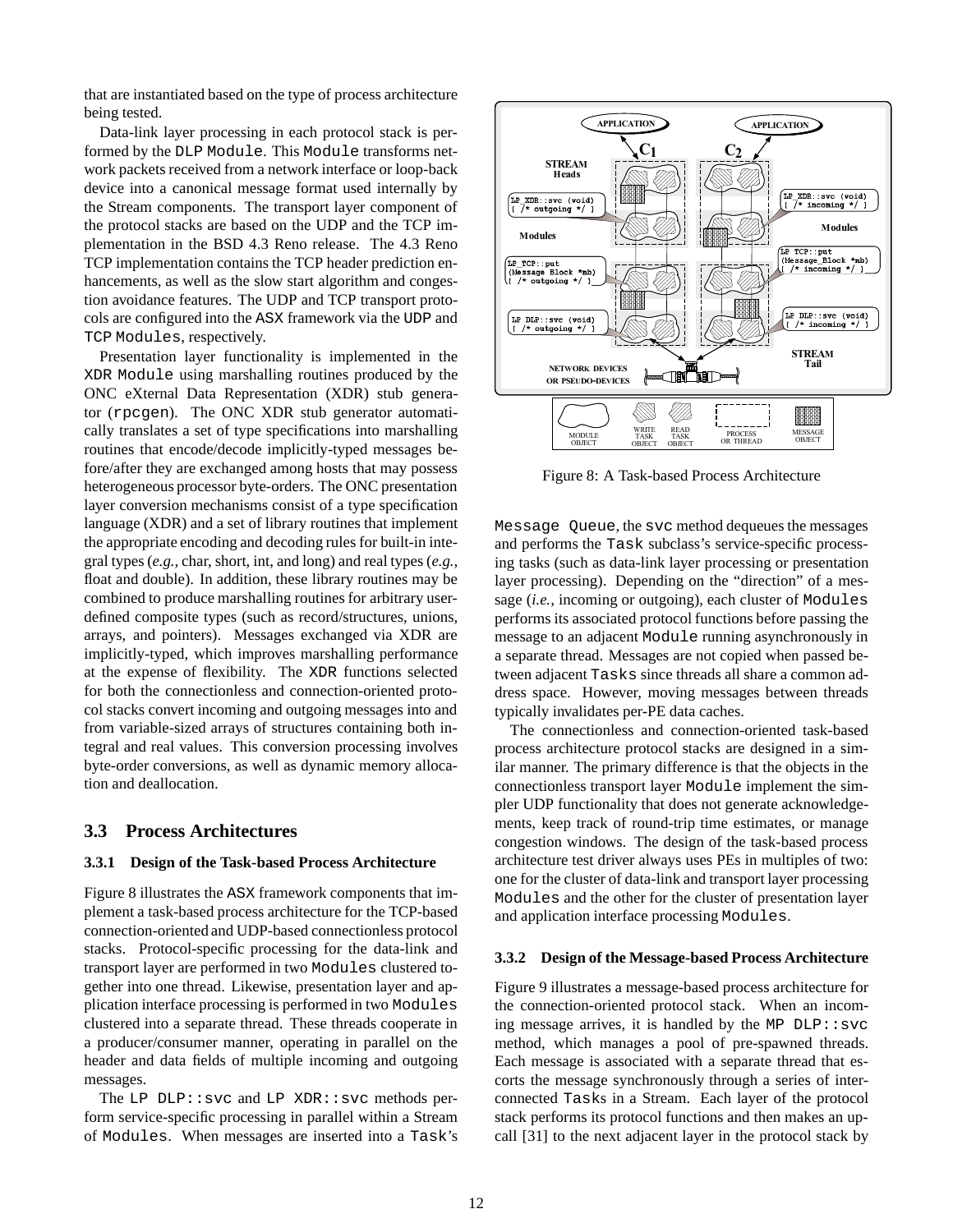

Figure 9: A Message-based Process Architecture

invoking the  $Task:put$  method in that layer. The put method executes the protocol tasks associated with its layer. For instance, the MP TCP:: put method utilizes Mutex objects that serialize access to per-connection control blocks as separate messages from the same connection ascend the protocol stack in parallel.

The connectionless message-based protocol stack is structured in a similar manner. However, the connectionless protocol stack performs the simpler set of UDP functionality. Unlike the MP TCP::put method, the MP UDP::put method handles each message concurrently and independently, without explicitly preserving inter-message ordering. This reduces the amount of synchronization operations required to locate and update shared resources.

## **3.4 C++ Features Used to Simplify Process Architecture Implementation**

Many of the protocol functions, process architecture synchronization mechanisms, and ASX framework support components (such as demultiplexing and message buffering classes) are reused throughout the process architecture test programs described above. For example, process architecture-specific synchronization strategies may be instantiated by selectively instrumenting protocol functions with different types of mutual exclusion mechanisms. When combined with C++ language features such as inheritance and parameterized types, these objects help to decouple protocol processing functionality from the concurrency control scheme used by a particular process architecture.

For example, objects of class Multiplexor use a Map Manager component to demultiplex incoming messages to Modules. Map Manager is a search structure container class that is parameterized by an external ID, internal ID, and a mutual exclusion mechanism, as follows:

template <class EX\_ID, class IN\_ID, class MUTEX> class Map\_Manager { public:

```
bool bind (EX_ID, IN_ID *);
bool unbind (EX_ID);
bool find (EX_ID ex_id, IN_ID &in_id);
```
private: MUTEX lock; // ...

The type of MUTEX that this template class is instantiated with depends upon the particular choice of process architecture. For instance, the Map Manager used in the messagebased implementation of the TCP protocol stack described in Section 3.3.2 is instantiated with the following class parameters:

typedef Map\_Manager <TCP\_Addr, TCB, Mutex> MP\_Map\_Manager;

This particular instantiation of Map Manager locates the transport control block (TCB) associated with the TCP address of an incoming message. The Map Manager class uses the Mutex class described in Section 2.6.1 to ensure that its find method executes as a critical section. This prevents race conditions with other threads that are inspecting or inserting entries into the connection map in parallel.

In contrast, the task-based process architecture implementation of the TCP protocol stack described in Section 3.3.1 does not require the same type of concurrency control within a connection. In this case, demultiplexing is performed within the svc method in the LP DLP read Task of the data-link layer Module, which runs in its own separate thread of control. Therefore, the Map Manager used for the connection-oriented task-based process architecture is instantiated with a different MUTEX class, as follows:

typedef Map\_Manager <TCP\_Addr, TCB, Null\_Mutex> LP\_Map\_Manager;

The implementation of the acquire and release methods in the Null Mutex class are essentially "no-op" inline functions that may be removed completely by the compiler optimizer.

The ASX framework employs a C++ idiom that involves using a class constructor and destructor to acquire and release locks on synchronization objects, respectively [32]. The Mutex Block class illustrated below defines a "block" of code over which a Mutex object is acquired and then automatically released when the block of code is exited and the object goes out of scope:

```
template <class MUTEX>
class Mutex_Block
{
public:
  Mutex_Block (MUTEX &m): mutex (m) {
    this->mutex.acquire ();
  }
  ˜Mutex_Block (void) {
    this->mutex.release ();
  }
private:
        MUTEX &mutex;
}
```
This C++ idiom is used in the implementation of the Map Manager::find method, as follows: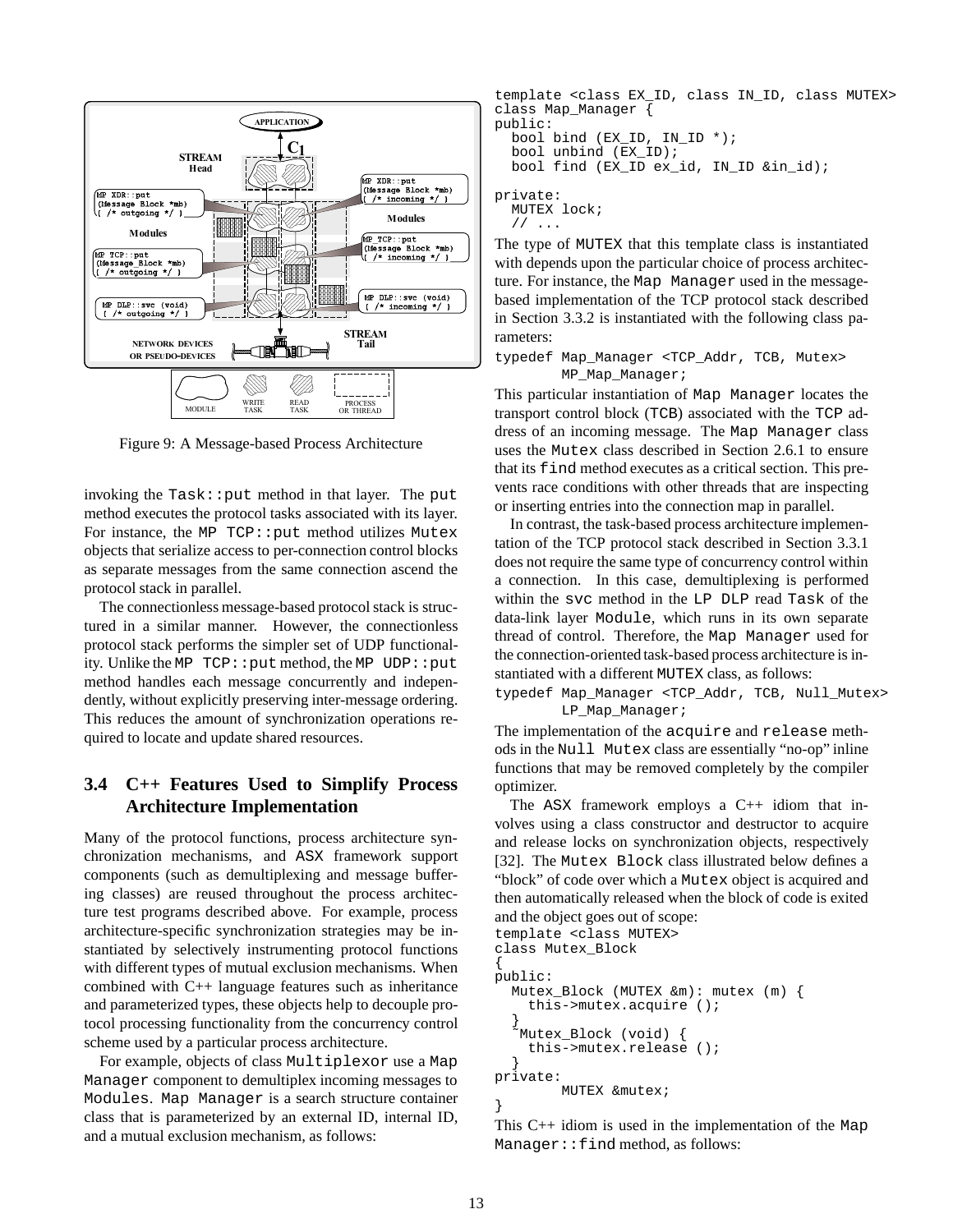```
template <class EX_ID, class IN_ID, class MUTEX> int
Map_Manager<EX_ID, IN_ID, MUTEX>::find
           (EX_ID ex_id, IN_ID &in_id)
{
  Mutex Block<MUTEX> monitor (this->lock);
  if (/* ex_id is successfully located */)
    return 0;
  else
    return -1;
}
```
When the find method returns, the destructor for the Mutex Block object automatically releases the Mutex lock. Note that the Mutex lock is released regardless of which arm in the if/else statement returns from the find method. In addition, this  $C++$  idiom also properly releases the lock if an exception is raised during processing in the body of the find method.

## **3.5 Process Architecture Experiment Results**

This section presents measurement results obtained from the data reception portion of the connection-oriented and connectionless protocol stacks implemented using the taskbased and message-based process architectures described above. Three types of measurements were obtained for each combination of process architecture and protocol stack: *total throughput*, *context switching overhead*, and *synchronization overhead*.

Total throughput was measured by holding the protocol functionality, application traffic patterns, and network interfaces constant and systematically varying the process architecture to determine the resulting performance impact. Each benchmarking session consisted of transmitting 10,000 4 Kbyte messages through an extended version of the widely available ttcp protocol benchmarking tool. The original ttcp tool measures the processing resources and overall user and system time required to transfer data between a transmitter process and a receiver process communicating via TCP or UDP. The flow of data is uni-directional, with the transmitter flooding the receiver with a user-specified number of data buffers. Various sender and receiver parameters (such as the number of data buffers transmitted and the size of application messages and protocol windows) may be selected at run-time.

The version of ttcp used in our experiments was enhanced to allow a user-specified number of communicating applications to be measured simultaneously. This feature measured the impact of multiple connections on process architecture performance (two connections were used to test the connection-oriented protocols). The ttcp tool was also modified to use the ASX-based protocol stacks configured via the process architectures described in Section 3.5. To measure the impact of parallelism on throughput, each test was run using 1, 2, 3, and 4 PEs successively, using 1, 2, 3, or 4 LWPs, respectively. Furthermore, each test was performed multiple times to detect the amount of spurious interference incurred from other internal OS tasks (the variance between test runs proved to be insignificant).



Figure 10: Process Architecture Throughput

Context switching and synchronization measurements were obtained to help explain differences in the throughput results. These metrics were obtained from the SunOS 5.3 /proc file system, which records the number of voluntary and involuntary context switches incurred by threads in a process, as well as the amount of time spent waiting to obtain and release locks on mutex and condition objects.

Figure 10 illustrates throughput (measured in Mbits/sec) as a function of the number of PEs for the task-based and message-based process architectures used to implement the connection-oriented (CO) and connectionless (CL) protocol stacks. The results in this figure indicate that parallelization definitely improves performance. Each 4 Kbyte message effectively required an average of between 3.2 and 3.9 milliseconds to process when 1 PE was used, but only .9 to 1.9 milliseconds to process when 4 PEs were used. However, the message-based process architectures significantly outperformed their task-based counterparts as the number of PEs increased from 1 to 4. For example, the performance of the connection-oriented task-based process architecture was only slightly better using 4 PEs (approximately 16 Mbits/sec, or 1.92 milliseconds per-message processing time) than the message-based process architecture was using 2 PEs (14 Mbits/sec, or 2.3 milliseconds per-message processing time). Moreover, if a larger number of PEs had been available, it appears likely that the performance improvement gained from parallel processing in the task-based process architectures would have leveled off sooner than the message-based tests due to the higher rate of growth for context switching and synchronization shown in Figure 11 and Figure 12.

Figure 11 illustrates the number of *involuntary* and *volun-*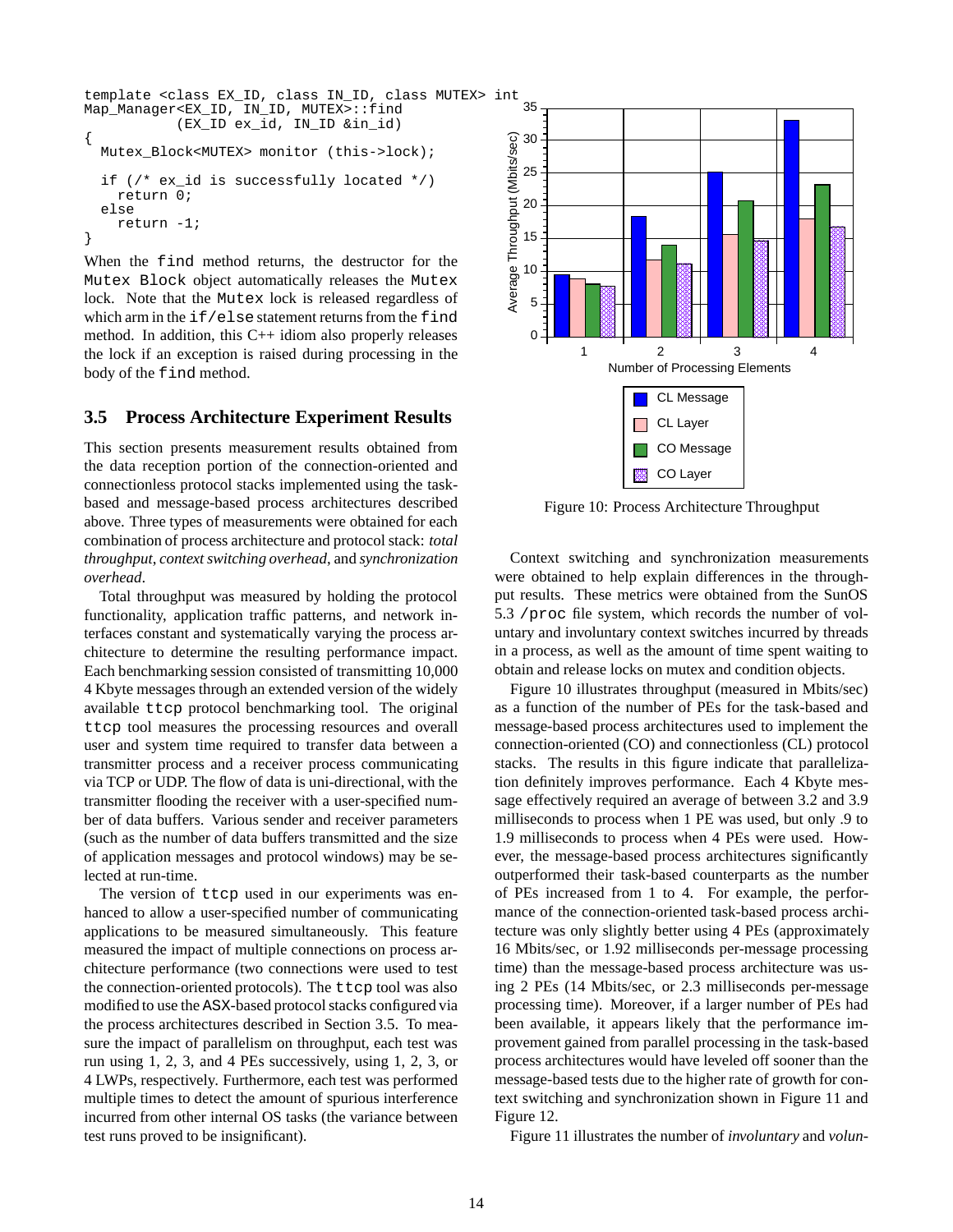

Figure 11: Process Architecture Context Switching Overhead

*tary* context switches incurred by the process architectures measured in this study. An involuntary context switch occurs when the OS kernel preempts a running thread. For example, the OS preempts running threads periodically when their LWP time-slice expires in order to schedule other threads to execute. A voluntary context switch is triggered when a thread puts itself to sleep until certain resources (such as I/O devices or synchronization locks) become available. For example, when a protocol task attempts to acquire a resource that may not become available immediately (such as obtaining a message from an empty list of messages in a Task), the protocol task puts itself to sleep by invoking the wait method of a condition object. This action causes the OS kernel to preempt the current thread and perform a context switch to another thread that is capable of executing protocol tasks immediately.

As shown in Figure 11, The task-based process architectures exhibited slightly higher levels of involuntary context switching than the message-based process architectures. This is due mostly to the fact that the task-based tests required more time to process the 10,000 messages and were therefore pre-empted a greater number of times. Furthermore, the task-based process architectures also incurred significantly more voluntary context switches, which accounts for the substantial improvement in overall throughput exhibited by the message-based process architectures. The primary reason for the increased context switching is that the locking mechanisms used by the message-based process architectures utilize adaptive spin-locks (which rarely trigger a context switch), rather than the sleep-locks used by task-based process architectures (which *do* trigger a context switch).

Figure 12 indicates the amount of execution time /proc reported as being devoted to waiting to acquire and release locks in the connectionless and connection-oriented benchmark programs. As with context switching benchmarks, the message-oriented process architectures incurred considerably less synchronization overhead, particularly when 4 PEs were used. As before, the spin-locks used by messagebased process architecture reduce the amount of time spent synchronizing, in comparison with the sleep-locks used by



Figure 12: Process Architecture Locking Overhead

the task-based process architectures.

## **4 Concluding Remarks**

Despite an increase in the availability of operating system and hardware platforms that support networking and parallel processing [25, 33, 22, 34], developing distributed applications that effectively utilize parallel processing remains a complex and challenging task. The ADAPTIVE Service eXecutive (ASX) provides an extensible object-oriented framework that simplifies the development of distributed applications on shared memory multi-processor platforms. The ASX framework employs a variety of advanced OS mechanisms (such as multi-threading and explicit dynamic linking), object-oriented design techniques (such as encapsula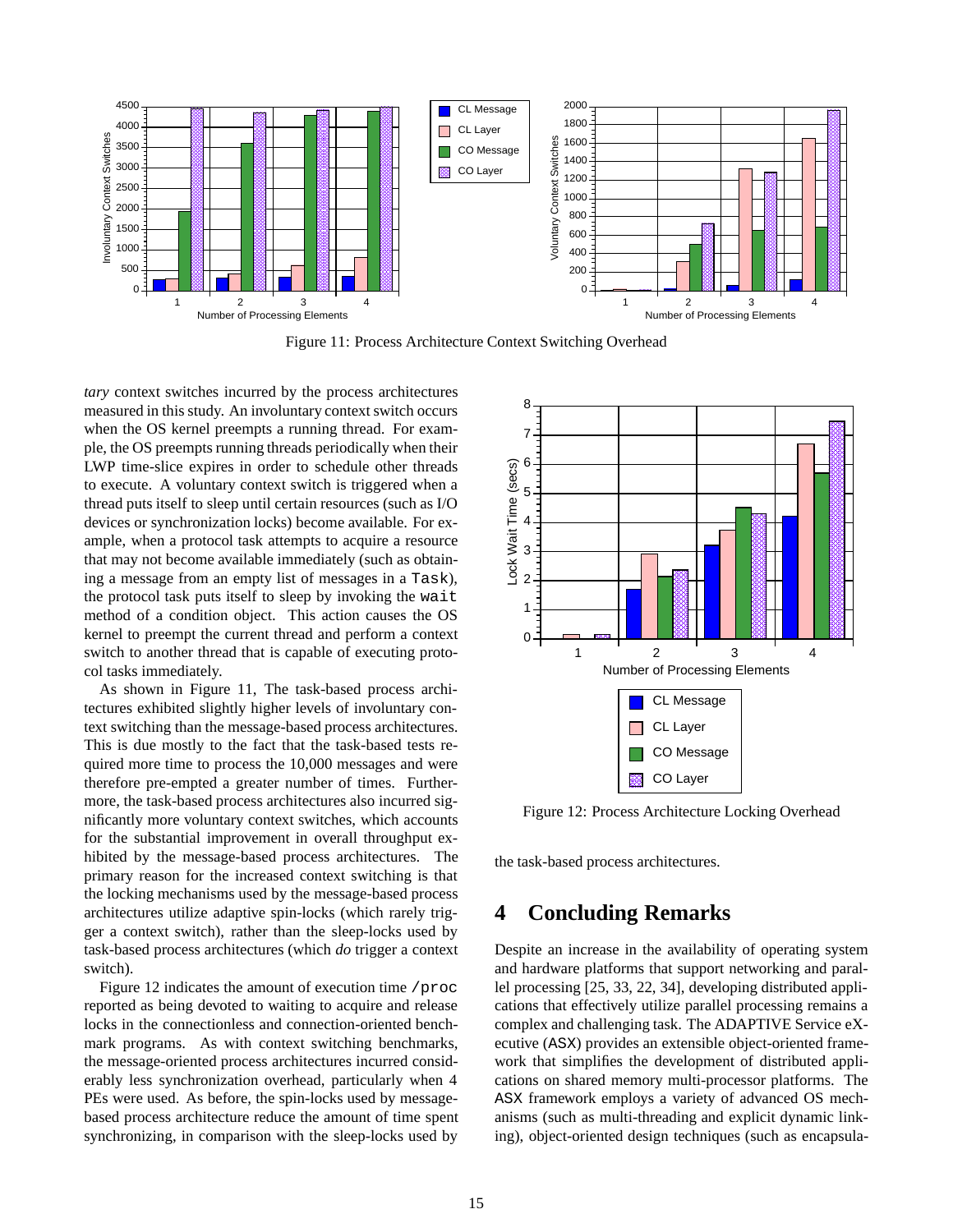tion, hierarchical classification, and deferred composition) and C++ language features (such as parameterized types, inheritance, and dynamic binding) to enhance software quality factors (such as robustness, ease of use, portability, reusability, and extensibility) without degrading application performance. In general, the object-oriented techniques and C++ features enhance the software quality factors, whereas the advanced OS mechanisms improve application functionality and performance.

A key aspect of concurrent distributed application performance involves the type of process architecture selected to structure parallel processing of tasks in an application. Empirical benchmark results reported in this paper indicate that the task-based process architectures incur relatively highlevels of context switching and synchronization overhead, which significantly reduces their performance. Conversely, the message-based process architectures incur much less context switching and synchronization, and therefore exhibit higher performance. The ASX framework helped to contributed to these performance experiments by providing a set of object-oriented components that decouple the protocolspecific functionality from the underlying of process architecture, thereby simplifying experimentation.

The ASX framework components described in this paper are freely available via anonymous ftp from ics.uci.edu in the file  $gnu/C++wrappers.tar.Z.$  This distribution contains complete source code, documentation, and example test drivers for the C++ components developed as part of the ADAPTIVE project [35] at the University of California, Irvine. Components in the ASX framework have been ported to both UNIX and Windows NT and are currently being used in a number of commercial products including the AT&T Q.port ATM signaling software product, the Ericsson EOS family of telecommunication switch monitoring applications, and the network management portion of the Motorola Iridium mobile communications system.

## **Acknowledgements**

Thanks to Paul Stephenson of Ericsson for countless hours of discussion on devising object-oriented techniques for developing distributed application frameworks.

## **References**

- [1] D. C. Schmidt, "IPC\_SAP: An Object-Oriented Interface to Interprocess Communication Services," *C++ Report*, vol. 4, November/December 1992.
- [2] G. Booch, *Object Oriented Analysis and Design with Ap*plications (2<sup>nd</sup> Edition). Redwood City, California: Benjamin/Cummings, 1993.
- [3] D. C. Schmidt and P. Stephenson, "An Object-Oriented Framework for Developing Network Server Daemons," in *Proceedings of the*  $2^{nd}$  C++ World Conference, (Dallas, Texas), SIGS, Oct. 1993.
- [4] D. C. Schmidt and T. Suda, "An Object-Oriented Framework for Dynamically Configuring Extensible Distributed Communication Systems," *IEE/BCS Distributed Systems Engineering*

*Journal (Special Issue on Configurable Distributed Systems)*, vol. 2, pp. 280–293, December 1994.

- [5] R. Johnson and B. Foote, "Designing Reusable Classes," *Journal of Object-Oriented Programming*, vol. 1, pp. 22–35, June/July 1988.
- [6] M. A. Linton and P. R. Calder, "The Design and Implementation of InterViews," in *Proceedings of the USENIX C++ Workshop*, November 1987.
- [7] D. Batory and S. W. O'Malley, "The Design and Implementation of Hierarchical Software Systems Using Reusable Components," *ACM Transactions on Software Engineering and Methodology*, vol. 1, pp. 355–398, Oct. 1992.
- [8] R. Campbell, V. Russo, and G. Johnson, "The Design of a Multiprocessor Operating System," in *Proceedings of the USENIX C++ Workshop*, pp. 109–126, USENIX Association, November 1987.
- [9] J. M. Zweig, "The Conduit: a Communication Abstraction in  $C_{++}$ ," in *Proceedings of the*  $2^{nd}$  *USENIX C++ Conference*, pp. 191–203, USENIX Association, April 1990.
- [10] N. C. Hutchinson, S. Mishra, L. L. Peterson, and V. T. Thomas, "Tools for Implementing Network Protocols," *Software Practice and Experience*, vol. 19, pp. 895–916, September 1989.
- [11] D. C. Schmidt, B. Stiller, T. Suda, A. Tantawy, and M. Zitterbart, "Language Support for Flexible, Application-Tailored Protocol Configuration," in *Proceedings of the* 18<sup>th</sup> Con*ference on Local Computer Networks*, (Minneapolis, Minnesota), pp. 369–378, IEEE, Sept. 1993.
- [12] D. C. Schmidt, "Reactor: An Object Behavioral Pattern for Concurrent Event Demultiplexing and Event Handler Dispatching," in *Pattern Languages of Program Design* (J. O. Coplien and D. C. Schmidt, eds.), pp. 529–545, Reading, MA: Addison-Wesley, 1995.
- [13] D. Ritchie, "A Stream Input–Output System," *AT&T Bell Labs Technical Journal*, vol. 63, pp. 311–324, Oct. 1984.
- [14] N. C. Hutchinson and L. L. Peterson, "The *x*-kernel: An Architecture for Implementing Network Protocols," *IEEE Transactions on Software Engineering*, vol. 17, pp. 64–76, January 1991.
- [15] D. C. Schmidt and T. Suda, "Transport System Architecture Services for High-Performance Communications Systems," *IEEE Journal on Selected Areas in Communication*, vol. 11, pp. 489–506, May 1993.
- [16] D. C. Schmidt, "Acceptor and Connector: Design Patterns for Actively and Passively Initializing Network Services," in *Workshop on Pattern Languages of Object-Oriented Programs at ECOOP '95*, (Aarhus, Denmark), August 1995.
- [17] D. C. Schmidt and T. Suda, "Measuring the Performance of Parallel Message-based Process Architectures," in *Proceedings of the Conference on Computer Communications (INFO-COM)*, (Boston, MA), pp. 624–633, IEEE, April 1995.
- [18] D. C. Schmidt and T. Suda, "Measuring the Impact of Alternative Parallel Process Architectures on Communication Subsystem Performance," in *Proceedings of the* 4<sup>th</sup> Inter*national Workshop on Protocols for High-Speed Networks*, (Vancouver, British Columbia), pp. 103–118, IFIP/IEEE, August 1994.
- [19] D. C. Schmidt and T. Suda, "Experiences with an Object-Oriented Architecture for Developing Extensible Distributed System Management Software," in *Proceedings of the Conference on Global Communications (GLOBECOM)*, (San Francisco, CA), pp. 500–506, IEEE, November/December 1994.
- [20] D. C. Schmidt, "Reactor: An Object Behavioral Pattern for Concurrent Event Demultiplexing and Dispatching," in *Pro*ceedings of the 1<sup>st</sup> Annual Conference on the Pattern Lan*guages of Programs*, (Monticello, Illinois), pp. 1–10, August 1994.